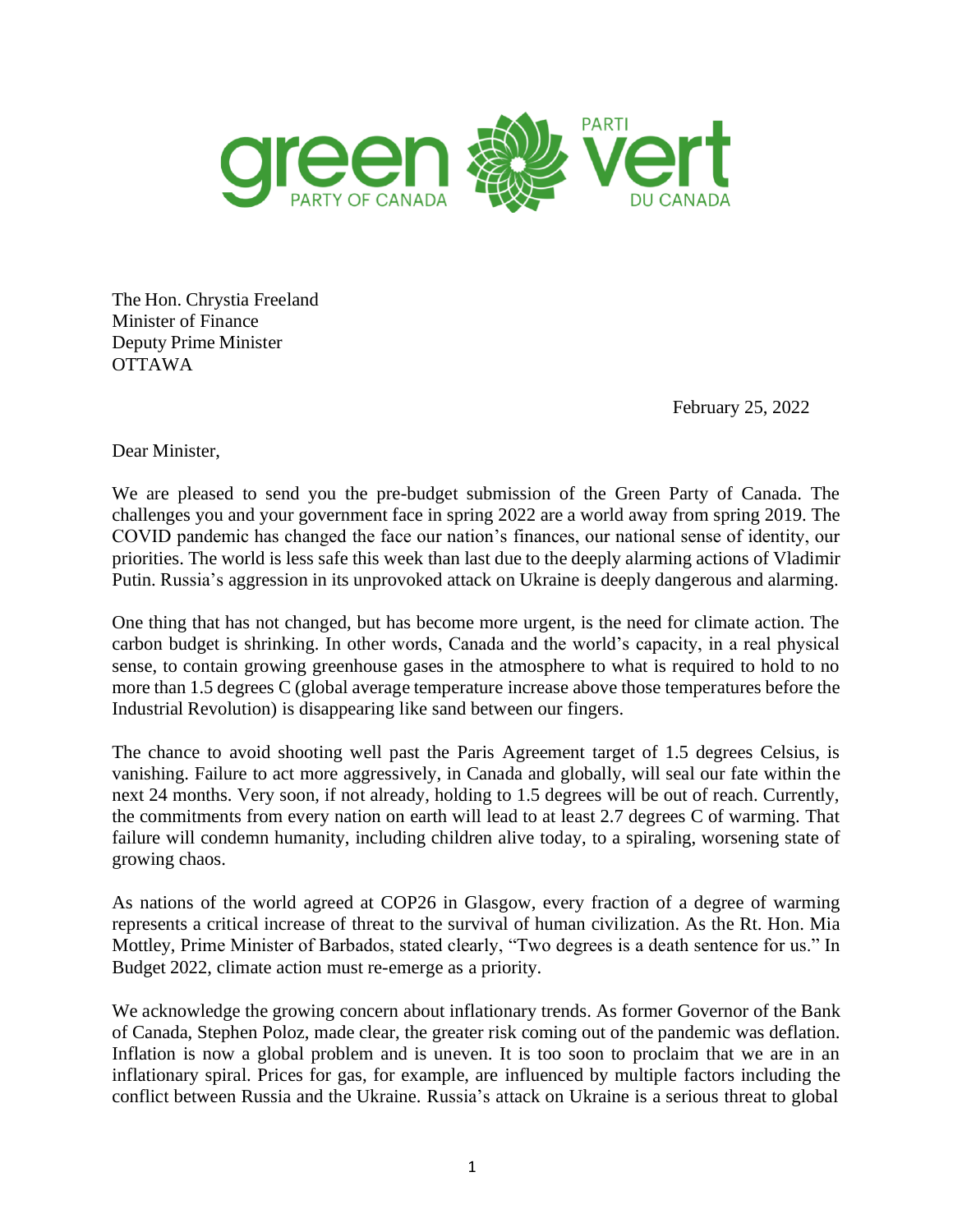peace and stability but also to our economy. It increases the risk of inflationary trends. We are not unconcerned. Inflation could become a major threat to our recovery, but austerity could plunge an uncertain economic recovery into recession. Your approach so far has been sound.

As Greens, we support your government's determination to continue creating new programs, such as the generational accomplishment in the Early Learning Child Care Plan, now accepted in 12 territorial and provincial agreements. Congratulations.

Please do not stop there. Now is not the time for austerity. At the same time, billions of dollars in announced spending, including on the climate emergency, has been misspent and converted to subsidies for fossil fuels. It is critical that spending not be misallocated. It is indeed long overdue good news that no more public funds will be spent on the Trans Mountain pipeline expansion. As we discuss in the submission, the way in which the tolls are structured will continue to expose Canadians to the waste of public funds. The TMX needs to be shuttered, now. We will emphasize the areas where cuts can occur.

Many thanks for your consideration.

Sincerely,

Dr. Amita Kuttner, Interim Leader Lorraine Rekmans, President Elizabeth May, MP, Parliamentary leader Mike Morrice, MP, Kitchener Centre

| cc: | Hon. Omar Alghabra       | Hon. Carolyn Bennett         |
|-----|--------------------------|------------------------------|
|     | Hon. Marie-Claude Bibeau | Hon. Bill Blair              |
|     | Hon. Randy Boissonnault  | Hon. Jean-Yves Duclos        |
|     | Hon. Sean Fraser         | Hon. Karina Gould            |
|     | Hon. Steven Guilbeault   | Hon. Patty Hajdu             |
|     | Hon. Ahmed Hussen        | Hon. Kamal Khera             |
|     | Hon. Marci Ien           | Hon. Marc Miller             |
|     | Hon. Lawrence MacAulay   | Hon. Mary Ng                 |
|     | Hon. Joyce Murray        | Hon. Ginette Pettipas Taylor |
|     | Hon. Seamus O'Regan      | Hon. Pablo Rodriguez         |
|     | Hon. Carla Qualtrough    | Hon. Filomena Tassi          |
|     | Hon. Harjit Sajjan       | Hon. Jonathan Wilkinson      |
|     |                          |                              |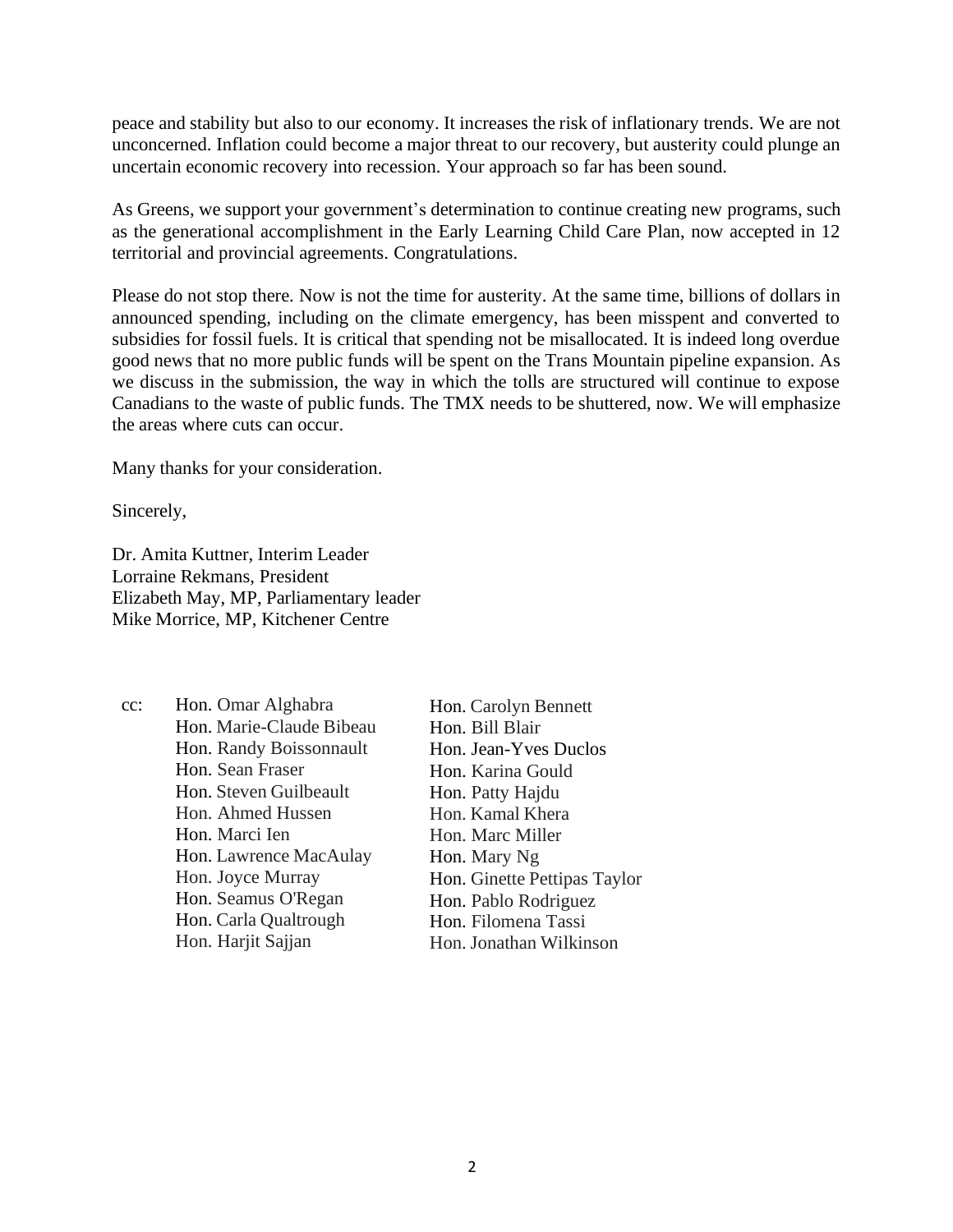# **INTRODUCTION**

We present our primary concerns in the following subject headings:

- 1. Health and health care
- 2. People and economic well-being
- 3. Housing
- 4. Indigenous rights and reconciliation
- 5. Supporting and sustaining educated and engaged youth
- 6. Heritage, culture, charities, language and the arts
- 7. Anti-racism investments
- 8. Environmental science initiatives
- 9. Climate action
- 10. Nature
- 11. International development assistance

## **1. Health and health care**

For years, we have urged your government to negotiate a new Health Accord. We repeat that request this year. The cracks in the foundation of our universal, single-payer, health-care system have grown in the last 12 months. The impacts of COVID have allowed some provinces to open the door to more private provision of health services. Some private services have been used by provinces in testing and tracing.

The government must remain firm in ensuring the Canada Health Act is respected and expanded. Indigenous Peoples of Canada must be engaged in the negotiation and implementation of the next federal/provincial /territorial Health Accord. The next Health Accord should establish measurable goals and identify and close gaps in health outcomes for Indigenous people by implementing the recommendations of the Truth and Reconciliation Commission.

The next federal/provincial Health Accord should be based on the demographics and real healthcare needs in each province, rather than the current formula based on GDP growth.

As was set out in the mandate letter to the Hon. Jean-Yves Duclos, Minister of Health, your government is committed to public health care and to addressing the huge need for family doctors. Primary health care and doctors committed to longitudinal patient care face enormous economic pressures. These pressures differ depending on the provincial structure for providing health care. Finding a way to provide more equitable opportunities across the country, tying the increased support for health care in transfers to provinces, should be part of a new Health Accord.

Part of the reason for a lack of family doctors is demographics. More practising doctors are approaching retirement. The younger cohort of doctors is inadequate. At the same time, Canadian medical students have been warning for years that there are inadequate opportunities for residencies for recently graduated students. There are too many pinch-points that increase pressure for newly minted Canadian health-care professionals, doctors and nurses to practise in the US or elsewhere. While these pinch points are mainly controlled by the provinces and professional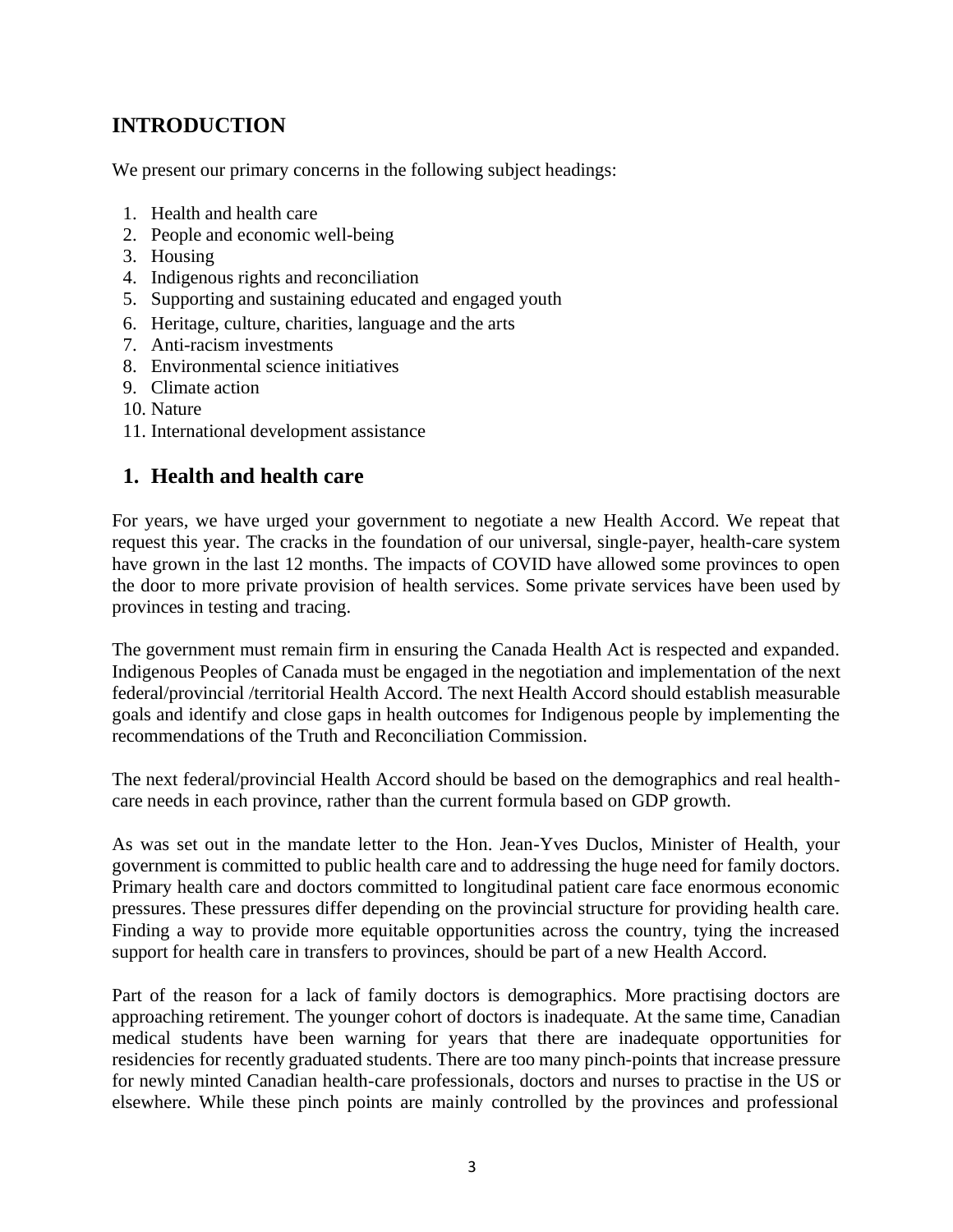associations accrediting doctors, specific funding to teaching hospitals tied to expanding intake of young doctors would make a big difference.

New private services, such as those promoted by Telus and Shoppers Drug Mart, must be reviewed and understood as a threat to universal single-payer public health care. Tele-medicine *is* health care and the higher profit margins for Canadian doctors create pressure for more doctors to exit our public health-care system.

As our entire health-care system has faced unprecedented stresses through the pandemic, the nursing profession has borne the brunt of COVID-19. Exhausted nurses are leaving the profession, worsening a pre-pandemic deficit. Canada is estimated to need 60,000 more nurses this year. Experts in the field urge pay increases, but more. Mental health supports, measures to reflect the enormous debt of gratitude Canadians feel for our nurses, retention strategies developed in conjunction with the nurses and provincial governments, with a federal lead are urgently needed. Passage of the legislation to make harassing health-care workers a crime was one such measure to convey support for the profession. But more must be done.

Innovative models to provide a supportive environment for team medicine – doctors and nurse practitioners, with the full team of pharmacists, geriatric specialists, social workers, midwives and maternal care, physiotherapists and so on, in a patient-centered network, need to be shared. One leading example is Shoreline Medical (from Saanich-Gulf Islands), a non-profit, registered charity model within our public health-care system, operating several clinics. The Shoreline Medical model could be successful in empowering communities to fund their own primary care infrastructure. Replicating this model nationally could provide, quite efficiently, access to family doctors for every Canadian. We recommend that a federal-provincial-territorial ministers of health task force on revitalization of family practice and primary care be established. Its mandate could include reviewing the best practices and successful models across Canada and to examine possibilities like a tax credit to encourage young graduating physicians to choose family practice (over being a hospitalist or specialist).

## **Long-term care**

We have learned much in the two years of living through a pandemic. The largest number of deaths took place in long-term care (LTC) homes. Within this sector, the largest number of deaths have been in the LTC homes operated for profit.

While LTC is in provincial jurisdiction, a decision under the Canada Health Act that LTC must be provided on the basis of our universal, single-payer system would save lives in abolishing forprofit care homes. It has failed as a model and must be replaced with national standards of care and the non-profit approach to LTC.

### **Supply chains – more local PPE, vaccines and vaccine equity**

Lessons learned from the pandemic and clearly embraced by your government include more access to local supply of key assets. We need more local production of personal protective equipment (PPE). We need to expand domestic capacity for vaccine production. The reduction of capacity in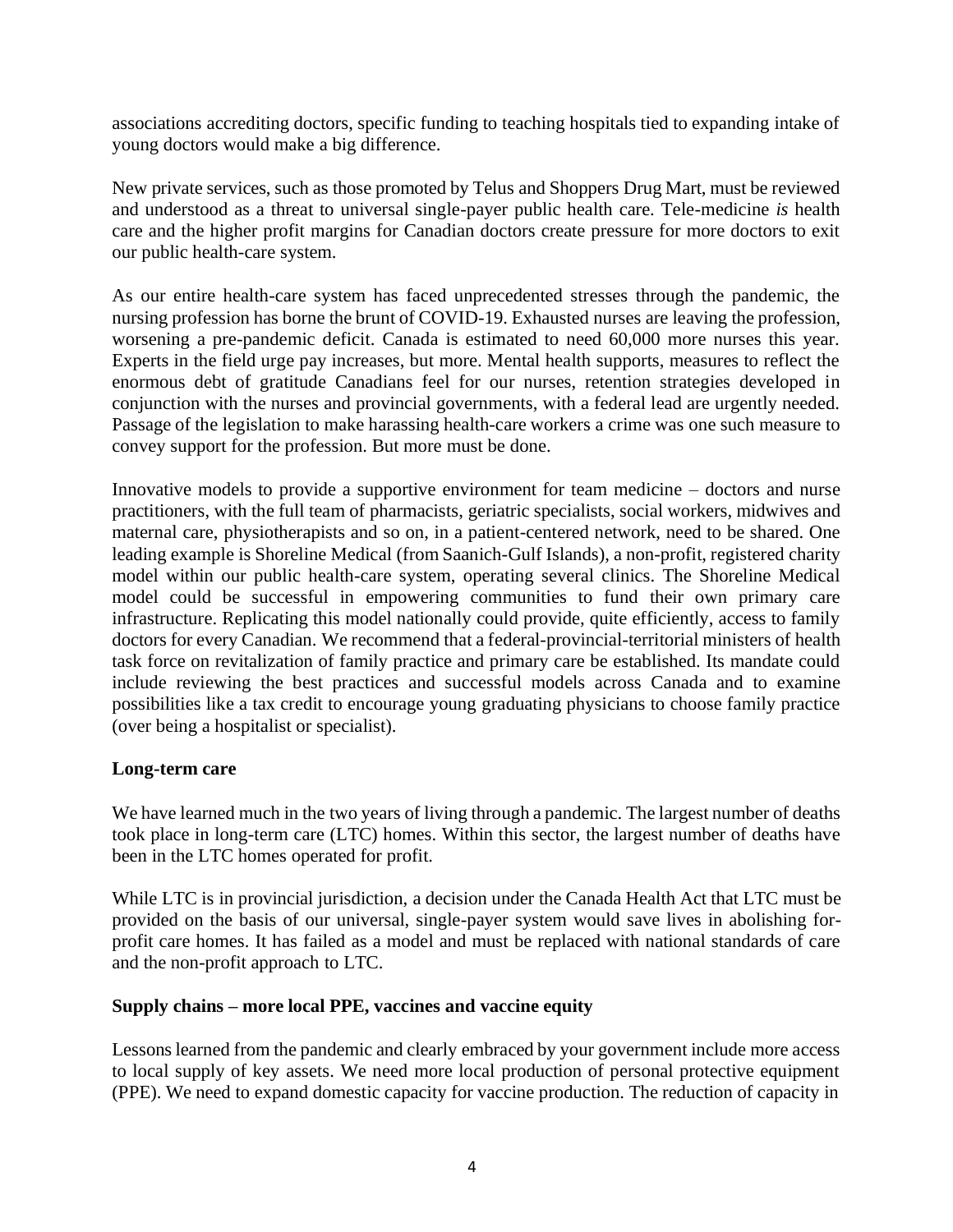Canadian production has been accelerated by trade deals. We need to rethink patent protections and restrictions for generic drugs. It is embarrassing that Canada still has not supported India and South Africa in pressing for a waiver of the Trade Related Intellectual Property Rights Agreement within the World Trade Organization. Ensuring vaccine equity is urgent if we are to contain and end the global pandemic.

## **Dental care**

It is time to act to ensure dental care is available to Canadians as part of our health-care system. To act on the most urgent dental health issues, the service must be available to low-income Canadians. Work with the dentistry profession will be needed to extend it beyond those in the lowincome category.

## **Pharmacare**

Universal pharmacare is a top priority. The Advisory Council on the Implementation of Pharmacare, chaired by former Ontario health minister Dr. Eric Hoskins, reported in 2019. Initially, the government signalled a willingness to move forward with this essential step in completing the universal public health-care system. As was noted in the 2020 Fall Economic Statement, the government was prepared to start with incremental steps. The 2021 FES did not revisit this commitment. The Hoskins Report recommendations should be implemented now.

### **Mental health and addictions**

As is clear in the Prime Minister's decision to create a new cabinet position solely focused on mental health and addictions, held by the Hon. Carolyn Bennett, your government recognizes this crisis. In tandem with the pandemic, the opioid emergency is also a national health emergency. It is time to decriminalize the drug supply. The opioid crisis is a health issue, not a criminal issue.

Safe supply and decriminalizing unregulated drugs will save lives. The rising death rate is not an overdose crisis as much as it is a poisoning crisis, due to contamination of a wide range of drugs, including non-opioids, with fentanyl. Ensuring that fentanyl is not present requires decriminalizing simple possession, coupled with significant funding for addiction counseling and services for those trying to end their addiction. We know the rate of addictions is hidden and running high in the construction industry. Adolescents, in particular, are in desperate need of services designed for them. Indigenous communities should be identified as the most at risk community with the lowest level of adequate care.

Post-secondary institutions are in dire need of adequate mental health services for the student population. Even before the pandemic, in spring 2016, the National College Health Assessment surveyed 43,000 students and found a significant degree of stress, depression and even suicidal thoughts – an alarming 13 per cent had seriously considered suicide.

Running in the same at-risk groups is a national suicide crisis. The long-overdue commitment to a Suicide Prevention Strategy must be funded in Budget 2022. Years ago the amount requested was pegged at \$50 million. This is clearly inadequate now.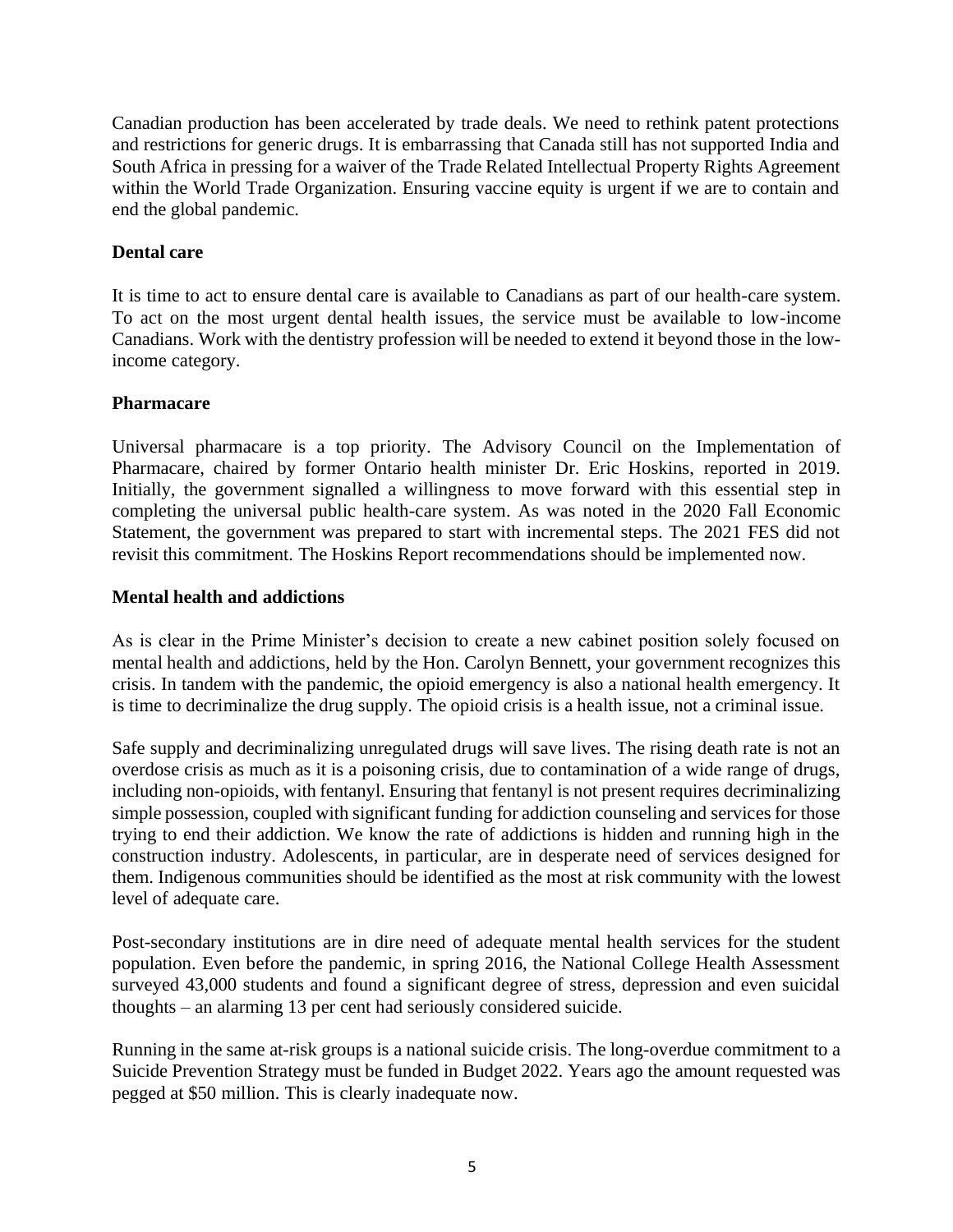The mental health of Canadians has suffered through the pandemic. It is time to place mental health services within the Canada Health Act. As a first step toward that goal, we urge that Budget 2022 remove any value-added taxes (GST, HST) from counselling services. As a second step, uninsured low- and middle-income Canadians should be provided with free access to counselling services. As well, low- and middle-income Canadians who don't have private health benefits should be provided with free access to counselling services.

We ask the government to provide long-term funding to the Canadian Institutes for Health Research to increase mental health research, proportional to mental health's burden of disease.

We also call on the government to invest in supportive housing for people with mental illnesses and substance use problems to ensure that they have safe places to live as they recover. This includes expanded supportive housing units as well as truly affordable non-market, co-op and nonprofit housing.

## **Healthy children**

Our request in last year's submission for adequate Early Learning and Child Care has been met in your actions over the last year. Thank you.

We still have gaps. One is the lack of a predictable, healthy school lunch program for all children. This has been Green Party policy for many years. We support the over 170 groups in the Coalition for Healthy School Food in urging the government to allocate \$2.7 billion in Budget 2022 as the Year 1 investment towards establishing a cost-shared, universal School Food Program for Canada with strong federal standards. For low-income Canadians, healthy and nutritious school lunches will make a huge difference in providing an equal opportunity for learning.

## **Canadian Environmental Protection Act**

We could include this in a number of other headings, but as CEPA is jointly administered by the ministers of health and environment and climate change, and as the threats of water contamination, toxic chemicals and GMOs are also a threat to health, and as at this writing, sitting at its first stages in the Senate is the first overhaul in 22 years to the Canadian Environmental Protection Act (CEPA), we wish to be clear that the Act's implementation will also create regulatory and financial burdens.

A fair estimate of the costs of updating the act is around \$200 million a year. Ultimately, if the Act is amended to actually deliver on its promise of a right to a healthy environment, itwill be a very useful protection for human health across Canada.

## **2. People and economic well-being**

Budget 2022 must move toward enhanced fairness in Employment Insurance.

Ever since the Harper Administration changed Unemployment Insurance to Employment Insurance, the system has been increasingly unreliable for the people who need it most. Greens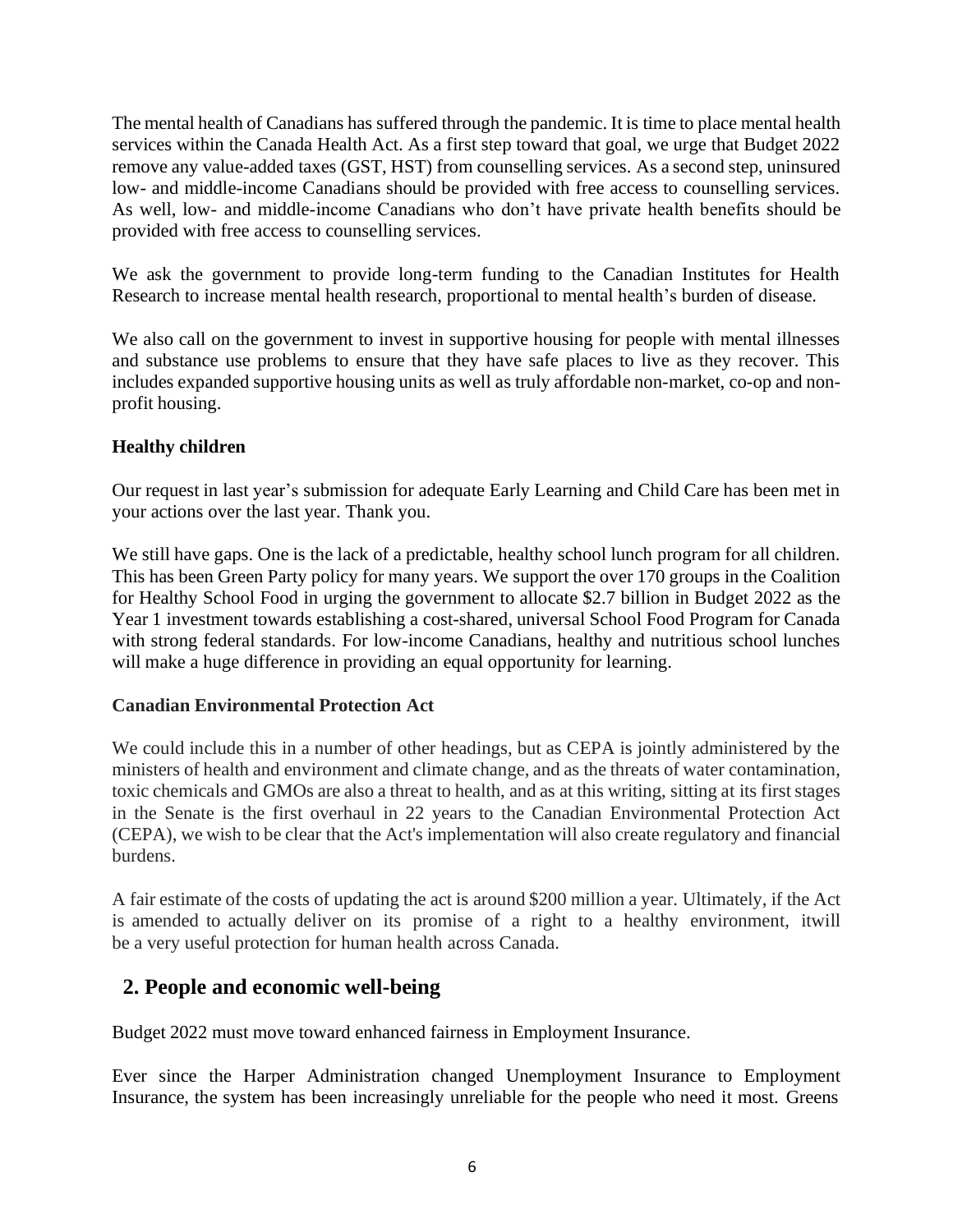support the recommendations of Unifor to expand eligibility for EI (including standardizing the entry requirement to 360 hours and base the qualifying hours and duration for existing claims on the most favourable time period), improving EI Benefits, increasing the income replacement rate to 75 per cent of previous earnings from the current 55 per cent and raising the ceiling on insurable earnings; and a long overdue repair to EI Administration, reinstating federal contributions to the program.

As in previous years, we recommend a national minimum wage of \$15 an hour in areas the federal government regulates.

We must do more to respond to the generational shift to the "gig economy". An entire generation of precarious workers need supports to maintain their independent contractor status while bargaining for minimum standards. Young people in particular can be trapped in low-wage, precarious work. The federal government can confront this, again drawing on advice from Unifor in convening a federal Low-Wage Commission – a multi-stakeholder approach bringing key stakeholders together and exploring the kind of workforce changes that are necessary. We can help learn the lessons on COVID-19 and the disproportionally larger impact on low-waged workers with far fewer opportunities to work from home.

As mentioned in the climate section of our recommendations, a Just Transition Strategy must be enacted soon. We are running out of time.

## **Guaranteed Livable Income**

It is time to expand and strengthen our social safety net to meet the demands of our transformed society. Greens have pressed for Guaranteed Livable Income (GLI) for years. Other terms have been used (Universal Basic Income) but the goal is similar. A universal payment set at a level that fits each region's specific cost of living will eliminate poverty, providing all Canadians with an income that covers basic needs.

As numerous studies have shown, poverty costs. It costs in health care. It costs in correctional services. It costs in a loss of human dignity. We cannot afford poverty. In fact, this was another of the trail-blazing recommendations of the 1970 Royal Commission on the Status of Women:

"We recognize in principle the benefits of a guaranteed annual income for all Canadians. [….] One method of providing a guaranteed annual income is through a negative income tax. Under this scheme, those whose incomes fall short of the statutory minimum are entitled to an allowance, just as those whose incomes exceed a statutory maximum have to pay an income tax. … The negative income tax principle has already been introduced in the Guaranteed Income Supplement paid to old age pensioners …"

The negative income tax approach is, as the 1970 Commission noted, just one option. Negotiations between and among all orders of government – federal, provincial, territorial, municipal and Indigenous – will be required to set the relative GLI and identify what is to be eliminated across government to make the system affordable.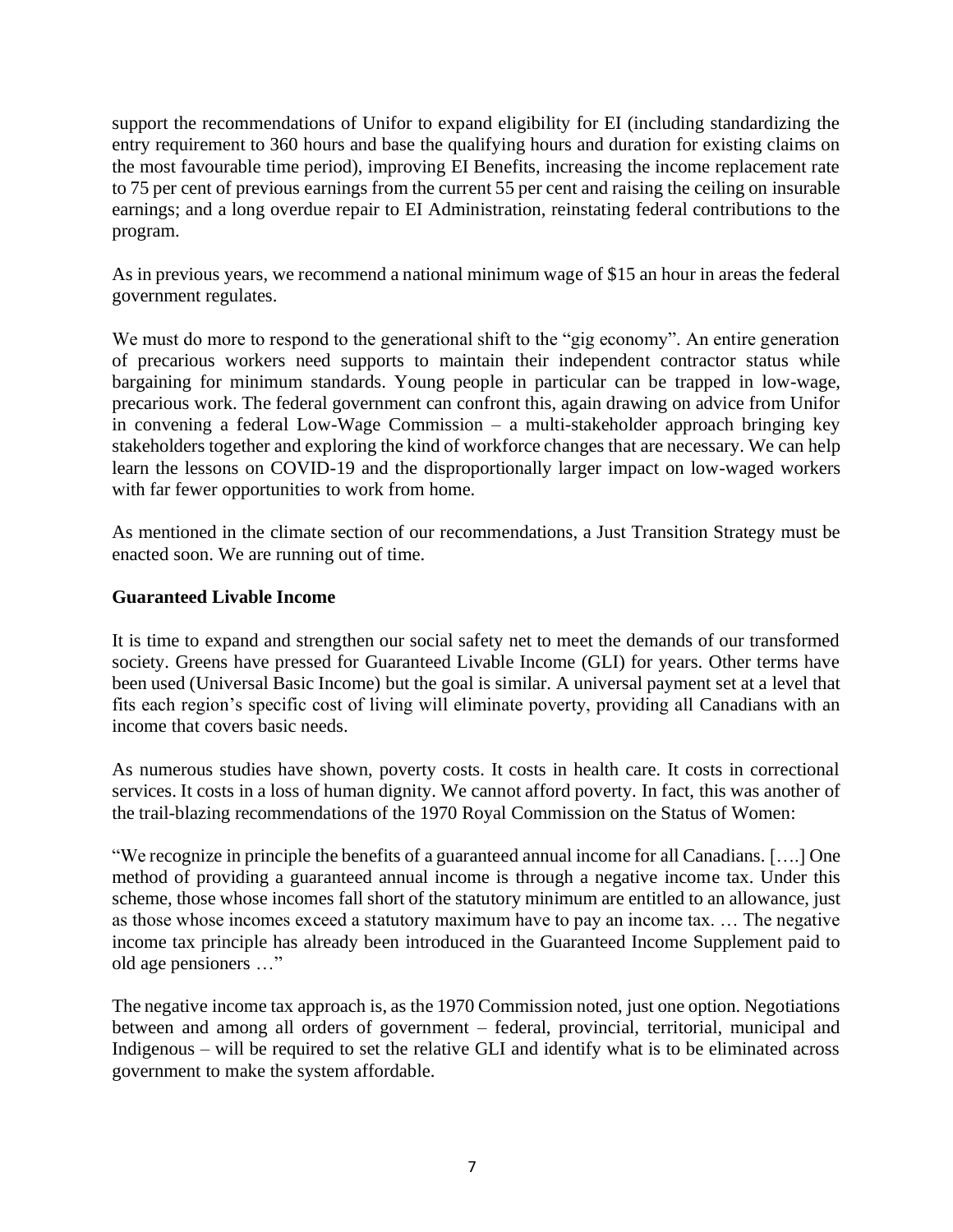Canada has dipped a toe in the water with COVID emergency responses. The nearly universal access to the now suspended Canada Emergency Response Benefit (CERB) demonstrated that it is possible. As the Parliamentary Budget Officer found, applying a full Guarantee Livable Income would be more cost-effective than the CERB.

To begin with a commitment to GLI, we recommend that Budget 2022 commit to share with the government of P.E.I. the costs of eliminating poverty in that province. One legislative committee of has requested federal help to implement the program at an estimated \$270 million/year.

This is a golden opportunity to learn how to implement the program, how to eliminate other poverty band-aid programs and truly assess the benefits of a guaranteed livable income. We also need to build on and institutionalize the greater collaboration across orders of government we experienced in the pandemic. The fast-approaching revolution in artificial intelligence requires our economy to plan ahead.

### **People with disabilities**

We call on the government to move forward with their commitment to support Canadians with disabilities who are living in poverty by including the Canada Disability Benefit in Budget 2022. We ask the government to ensure that people with disabilities are meaningfully involved in the creation and implementation of the benefit. The government must work with provincial and territorial governments to ensure that the benefit and provincial/territorial programs work together to support people with disabilities.

### **Immigration and refugee resettlement**

Canada is a country of immigrants, but the pandemic has further emphasized the need to modernize our immigration system. We were encouraged to see in the Immigration, Refugee and Citizenship Minister's mandate letter that reducing the application processing time and addressing delays created by the pandemic will be a priority.

We echo the calls from immigration organizations for the government to update the economic immigration program to ensure that the program is in line with the needs of the labour market and includes jobs that have been essential during the pandemic, in all skills areas and skills levels. We also call on the government to make it easier for people to sponsor family members by relaxing the criteria and increasing the quotas for family class immigration, as well as removing the caps and the minimum income requirements from the parent and grandparent sponsorship program.

Canada must also provide more support for immigrants as they enter the work force. We support OCASI's call for the government to invest \$11 million towards supporting immigrants in the skilled trades and international students through mentoring, workplace supported learning, and partnerships between industry and immigrant employment organizations. As well, invest \$2.5 million towards programs to help small- and medium-sized enterprises create immigrant-inclusive workplaces.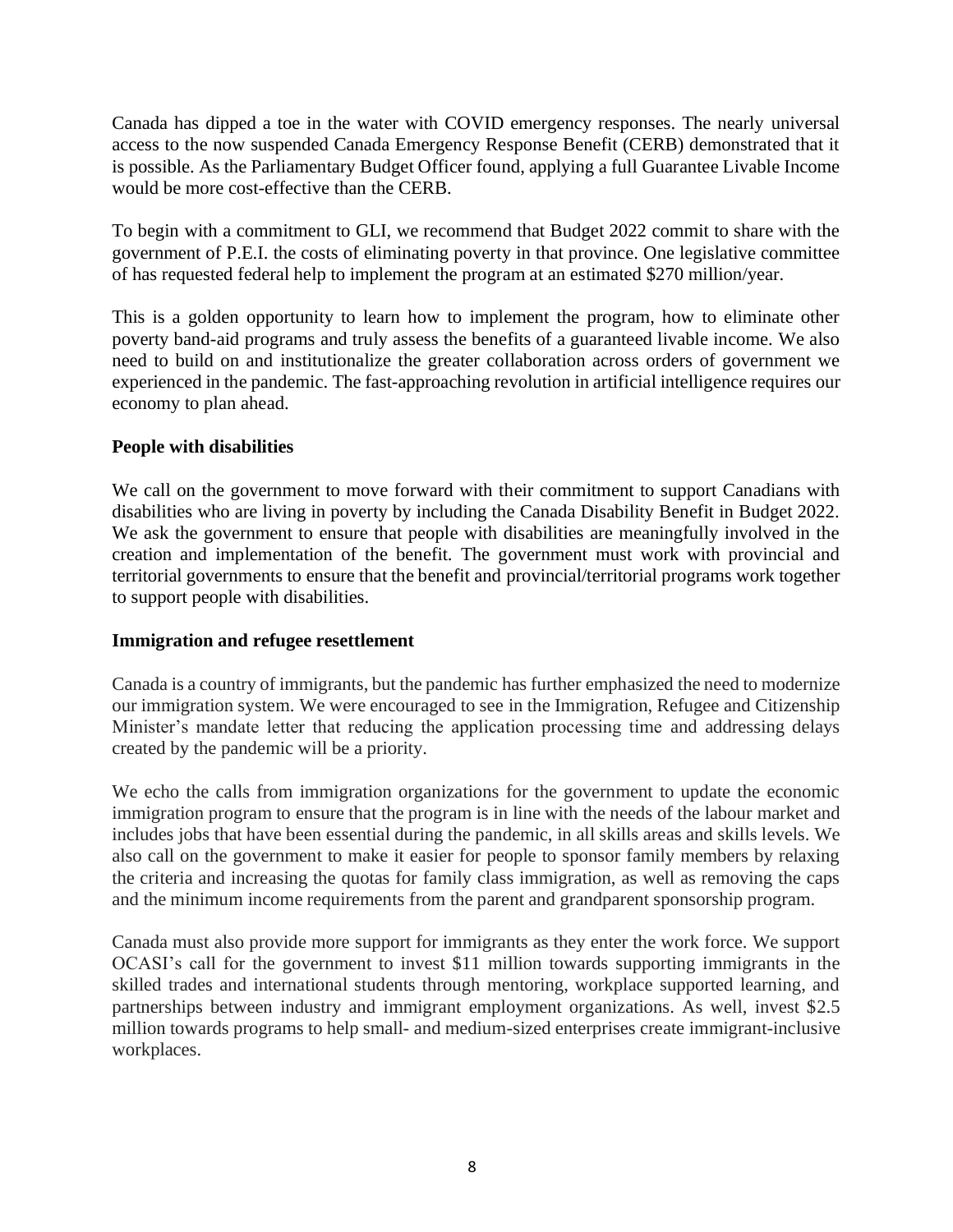Climate change will continue to damage ecosystems and crops throughout the world, disproportionately impacting the Global South and lower income countries. We expect to see an increase in refugees from areas impacted by climate change, and Canada should be ready to welcome those who need refuge. The Canadian government should recognize climate refugees as a new category of refugee claimant and fund the associated immigration and resettlement services.

We support calls from the UN High Commission on Refugees to create national and global policies for environmental and climate change refugees, and for Canada to increase development funding to countries in the Global South.

### **Gender-based violence**

Throughout the pandemic, Canada has experienced a large increase in domestic violence, in what is being described as the "shadow pandemic". The government must act to protect the safety and well-being of women and girls.

We call on the government to implement a National Action Plan on Violence against Women and Gender-Based Violence. The government must ensure that the plan focuses on the most vulnerable groups including Indigenous women, racialized women, women with disabilities, youth and LGBT+ individuals. As well, the plan must be in line with the MMIWG report. The funding must be sustainable and must increase beyond the initial investment from Budget 2021.

## **Respect for our veterans: restoring spousal survival pension benefits to those denied due to archaic "Gold-digger Clause"**

The Superannuation Act continues to unfairly discriminate against veterans and others who served Canada if they married over the age of 60. Former finance minister, the Hon. Bill Morneau, pledged in a letter in early 2017 to eliminate this vestige of the Boer War, known as the "golddigger clause," which prevents the surviving spouses of veterans, ex-RCMP and others covered under the Superannuation Act from accessing pensions if their marriage occurred after the age of 60. There is no excuse for this discrimination, yet it persists. Please remove it in the 2022 budget.

### **Post-pandemic tax reform**

Pursuing revenues hiding off-shore, closing the stock dividend loophole, eliminating business deductions for meals and entertainment, increasing the marginal tax rate for the wealthiest 1 per cent, and bringing in a wealth tax are all feasible sources of revenue to assist the post-pandemic economic recovery. To ensure fiscal sustainability we need bold transformational tax reform.

We propose that Canada lead a post-pandemic global collaboration, engaging the G20 in innovative shared approaches to restore our economies through a 21<sup>st</sup> Century equivalent of the Bretton Woods conference.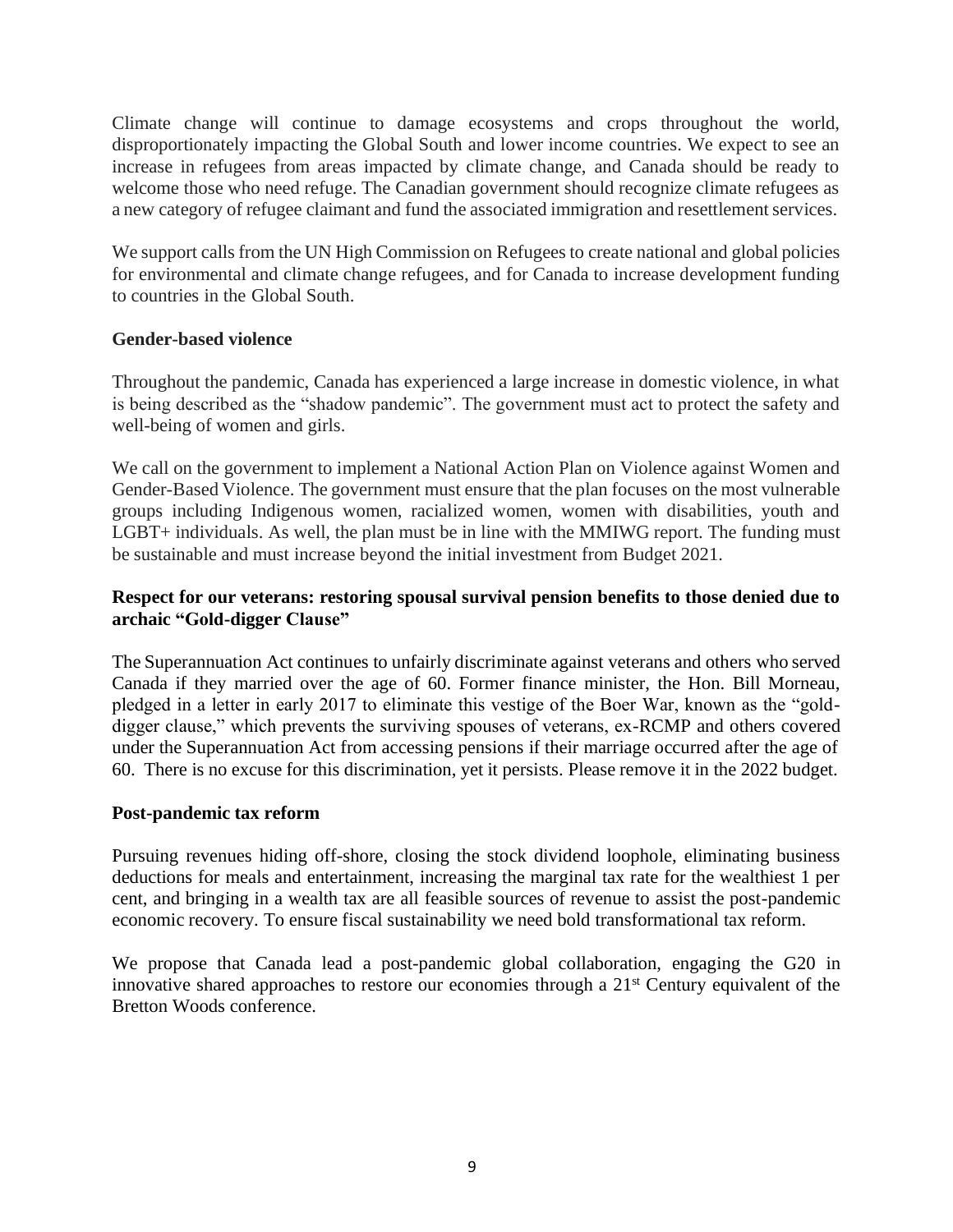## **3. Housing – addressing the growing national crisis**

The housing market has become unaffordable for many Canadians. The cost of homes has skyrocketed, while wages have remained relatively flat. The government's response to the housing crisis must treat housing as a human right. Homes should be for people, not commodities for investors. Solving the housing crisis requires a multi-pronged approach with all levels of government working together.

Breaking down the crisis, the challenge is in both market and non-market housing, focusing on the most vulnerable.

We support Habitat for Humanity's call for the government to enhance and refine investments under the National Housing Strategy to focus on non-market affordable housing, including co-op housing. New housing developments should be mixed-income, with dedicated units set aside for low-income households.

We call on the government to provide funding to increase the construction of affordable housing and non-market housing, including substantial investment in co-operative housing. The successful Rapid Housing Initiative should be given permanent funding to support affordable housing projects and to provide the necessary operational funding. The RHI must also be expanded to ensure that more affordable housing providers are able to access the funds.

The government must also ensure that any new programs to increase housing supply do not exclude non-market housing providers. We echo Habitat for Humanity's call to waive GST/HST for all affordable home sales delivered through charities.

The government must provide more funding for organizations that support people who are unhoused. That includes providing operational support funding for services including shelters, healthcare, addiction treatment, mental health, employment support, and other supports that help people secure and maintain housing.

When it comes to market housing, we support Budget 2021's first steps toward financial signals to reduce the attraction of non-Canadians maintaining empty homes as investments. The one percent tax is likely too low, but we hope the impacts will be closely tracked by CMHC with the goal of accumulating data before expanding the vacant, non-resident tax. Regulating Airbnb and similar platforms is another way to crack down on activities that take housing stock off the market for Canadians, while simultaneously undermining the regulated, employment producing sector in hotels, inns and real B&Bs.

Much more needs to be done to address sharp practice in the real estate industry such as "flipping." We need to direct more law enforcement and investigators to money laundering and fraud.

As well as a crisis in affordable home ownership, Canada also has a crisis in available, affordable rental units. According to GenSqueeze: "Canada lost an estimated 322,600 affordable apartments (monthly rents lower than \$750) between 2011 and 2016 due to demolition or rent increases, far outstripping Canada's commitment to build 150,000 new affordable units over 10 years."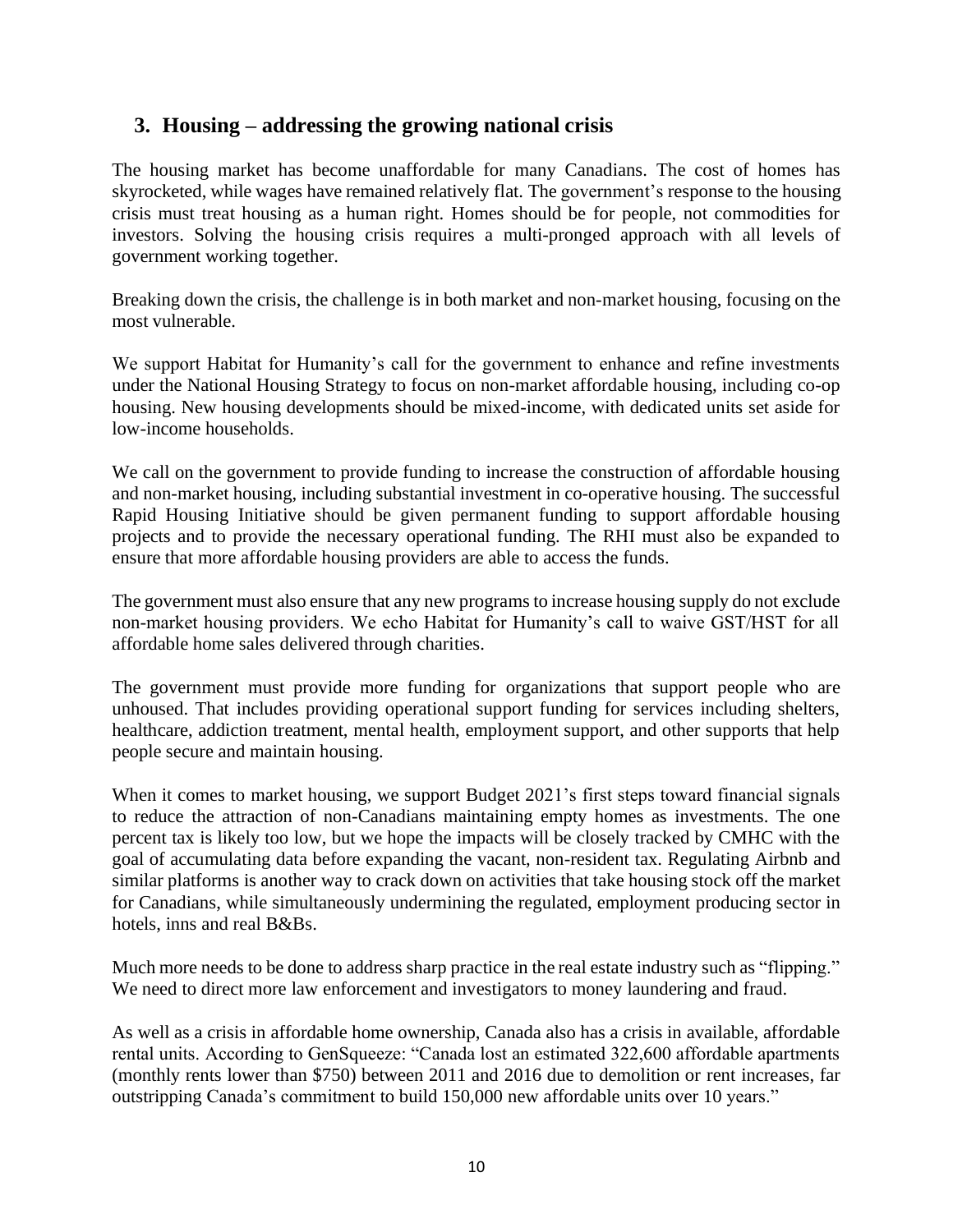Much more needs to be done to shift development from overpriced condos to purpose-built rental housing. Decades ago, the former MURB tax incentives for purpose-built rental housing ensured decent housing stock for renters with benefits for developers. The current programs create only some below market rentals within a building getting federal help to developers. We urge you to bring back incentives for purpose-built rental housing. We also support the calls for assistance to charities in taking up ownership of properties for redevelopment as affordable rentals. We need more rental units and we need effective tenant protection.

## **4. Indigenous rights and reconciliation**

There is a long road ahead to achieve genuine reconciliation between the Indigenous people of this territory, now known as Canada, and the settler Canadians and our governments. The First Nations, Métis and Inuit have been generous and patient. But our failures continue.

Years after the tabling of the Truth and Reconciliation Commission report, the Calls to Action have not been accomplished. Calls from the Inquiry into Missing and Murdered Indigenous Women and Girls and Two-Spirit Peoples (MMIWG) have not been met. These demands are more urgent with every passing day. Indigenous women, girls, boys and men continue to go missing.

As noted previously, we must ensure that health outcomes and health-care services for Indigenous people in Canada meet or exceed the standards set for all Canadians. The engagement of Indigenous Peoples of Canada in the negotiation and implementation of the next federal/provincial /territorial Health Accord is an important step in that direction.

Indigenous victims of sexual assault must be provided the counselling and advocacy demanded in the inquiry. Services and healing must be made available to perpetrators of violence. Law reform examining and repealing/revising our discriminatory network of laws remains to be delivered.

Innovative solutions such as those presented to the Finance Committee by former Kamloops Chief Manny Jules deserve due consideration. The First Nations Tax Commission, of which Chief Jules was a founder, has been pressing for First Nations to be able to tax profitable business on their territory. Indigenous governance structures, pursuant to UNDRIP, should be consulted, but the idea could assist in self-determination and sovereignty.

We note that the MMIWG Inquiry also called for a Guaranteed Livable Income, as we do in this submission. It also called for safe and affordable transportation between communities, particularly in rural and remote areas, as we do in this submission. It calls for an end to remote work camps, "man camps" such as those we have been paying for through public funds in the building of the TMX Pipeline.

We support the steps currently being taken to redress the lack of adequate housing, clean drinking water and equal access to services for Indigenous peoples, noting that these efforts still fall short of what is required. In addition, we support the calls from the Assembly of First Nations for the government to provide funding for the following areas: rights implementation, governance, restorative justice, child and family services, languages and learning, health, income assistance,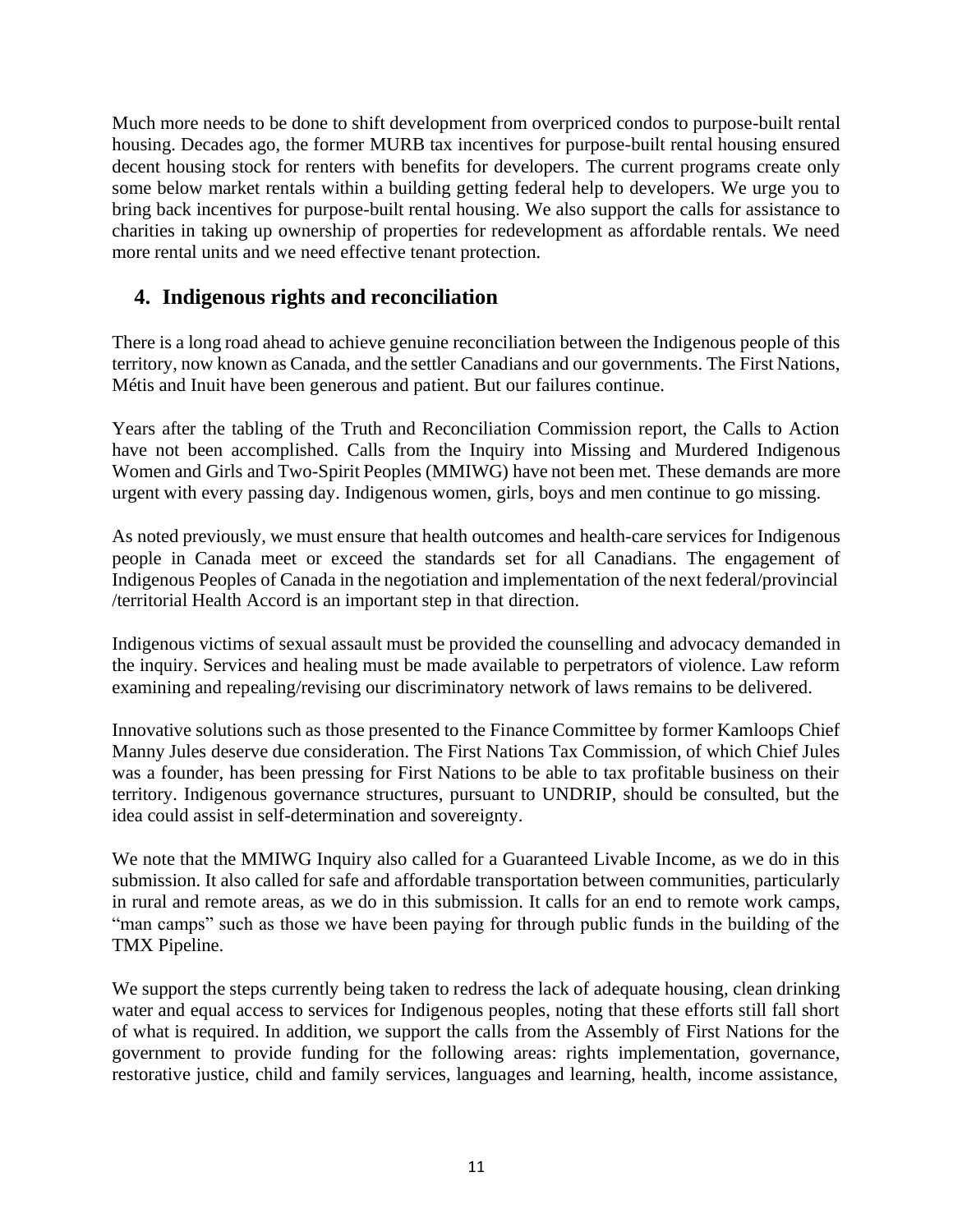housing and homelessness, infrastructure/water, economic development, fisheries, environment, and lands.

We call on the government to continue to provide a multi-year funding commitment of \$25 million over five years to provide sustained financial support for the core operations of the National Centre for Truth and Reconciliation. The government must also provide adequate funding to help Indigenous communities with the search of burial sites at former residential schools and provide support to survivors and their communities.

Among the true champions of reconciliation across Canada are the Friendship Centres assisting the vulnerable population of Indigenous peoples, living off reserve. These small but mighty centres are chronically under-funded. An injection of funds into the Friendship Centres meets a wide range of desperate needs.

### **Indigenous land stewardship**

It is time to ramp up the ways in which conservation and land protection can be integrated with reconciliation with Indigenous peoples. Support for the Indigenous Guardians program and the creation of Indigenous Protected and Conserved Areas (IPCA) in last year's budget was most welcome. The potential of the Indigenous Guardians program is not yet fully realized. The Indigenous Guardians program and Indigenous Protected and Conserved Areas (IPCA) should both be adequately funded, with measures taken to ensure there is a coordinated process between the two.

Some specific expenditures to obtain lands to meet multiple objectives – conservation, enhancing national parks, co-management with Indigenous peoples – are currently urgent on Vancouver Island.

We raised this specific opportunity in last year's submission. It remains a major conservation and reconciliation opportunity. The E and N Land Grant Area (originally named after the Esquimalt and Nanaimo Railway) on the south-east coast of Vancouver Island is a prime example of an area in need of an IPCA. The E and N railway was part of the deal for BC to join Confederation in 1871. Coal baron and colonial government cabinet member Robert Dunsmuir was granted 8,000 square km – comprising 20 per cent of Vancouver Island to build the railway. The land grant ignored Indigenous rights and title and violated pre-Confederation treaties. An IPCA in the land grant area would be a significant step in reconciliation with the affected First Nations.

A recent court decision at the B.C. Supreme Court, Snaw-Naw-As (Nanoose) First Nation v. the Island Corridor Foundation, puts the ball squarely in the federal government's court to adequately support the restoration of the E and N railway line. This aspect of the 1871 land grant also requires urgent attention.

## **5. Supporting and sustaining educated and engaged youth**

Action to make post-secondary education affordable and available to every Canadian – young and old – is overdue. Today's youth face an uncertain future as a number of points in this brief have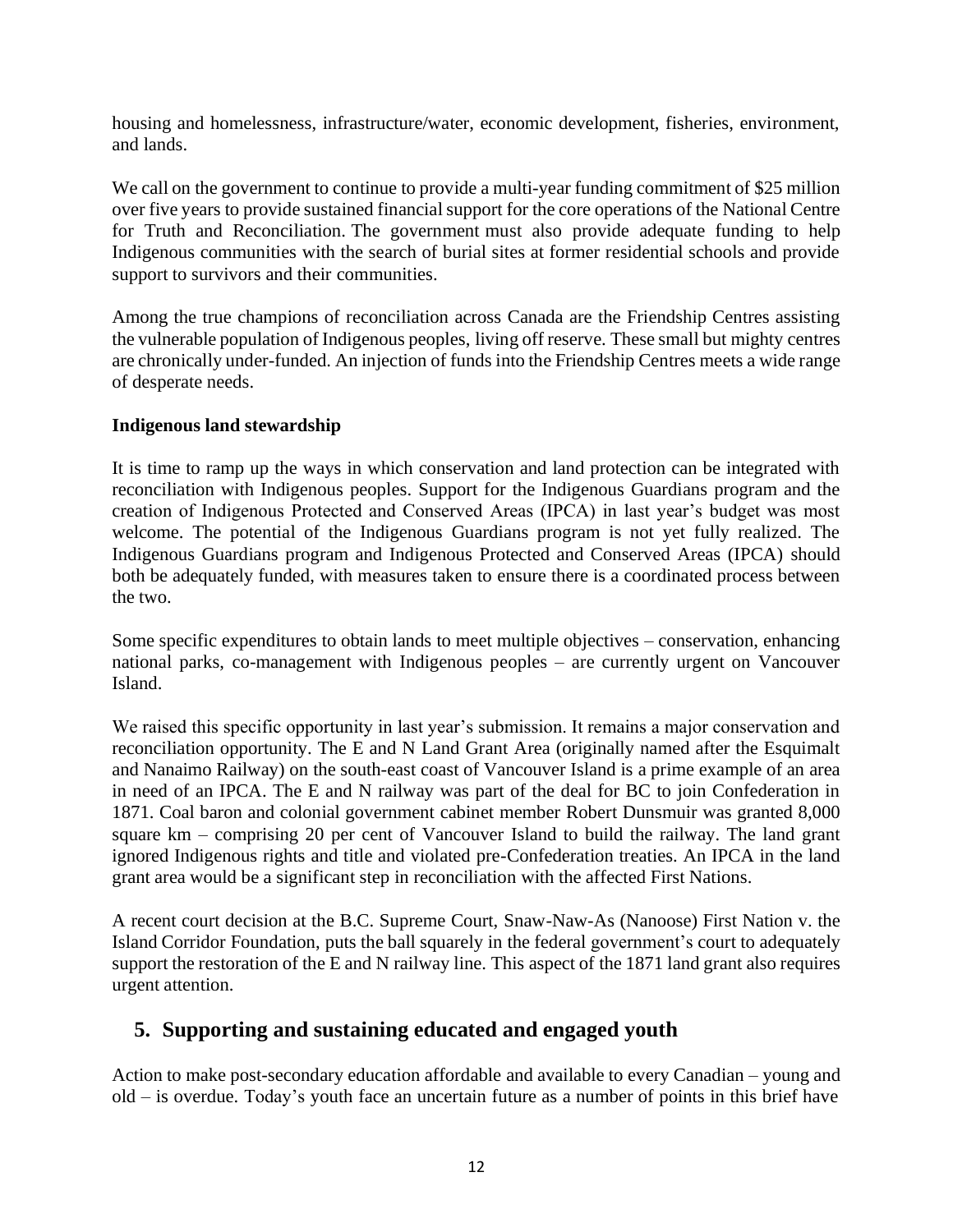already noted – the gig economy, precarious employment, out-of-reach housing, and a looming climate emergency that threaten their future.

One pernicious impact on most university graduates is punishing debt loads. Greens have long called for the abolition of tuition and are happy to endorse the recommendations from the Canadian Federation of Students (CFS) for that measure. The federal-provincial funding formula for postsecondary education needs to be restored to the levels of the early 1990s. Canadians are funding very wasteful programs attempting to recoup student loans with interest payments. The CFS estimates the cost to the federal government at \$2.6 billion/year. The burden on international students also needs to be examined. International students need to have access to health care. Working with the provinces, CFS urges that work be undertaken for an affordability strategy for international students. As a nation, we want to attract bright and committed youth from around the world.

We certainly hope that COVID related supports to students will continue in Budget 2022.

## **6. Heritage, culture, charities, language and the arts**

### **Charities**

Work to respond to the Senate report on the needs of the charitable sector with recommendations to modernize the resourcing of charities was stalled due to the pandemic. At the same time, the charitable sector was subjected to increased workloads and heightened strains.

We also support the goals of the former Senate bill, Bill S222, The Effective and Accountable Charities Act. In summary, it proposes to modernize charities law by replacing the current language with "resource accountability," making due diligence the key feature, rather than operational control, to pursue charitable purpose.

Charities would then be able to provide funding to non-qualified donees (non-profits that don't have charitable status in Canada and charities in other countries), without onerous operational agreements and without having to have "direct control" over how the money is used. We urge Budget 2022 to make these changes to modernize our charities laws.

In the meantime, we support the calls from the charitable sector for a continuation of emergency, COVID-related supports for the sector including investing an additional \$400 million in the Community Services Recovery Fund.

Although not strictly a budget measure, whenever looking at federal policies toward charities and non-profit organizations, it is clear the sector suffers from not having a voice at the cabinet table. The only minister responsible for the sector is the minister for the Canada Revenue Agency. CRA's role is *policing* the sector; but no one advocates for the sector. We suggest following Imagine Canada's recommendation to create a secretariat within Innovation, Science, and Economic Development Canada for the work of charities and non-profits to be housed.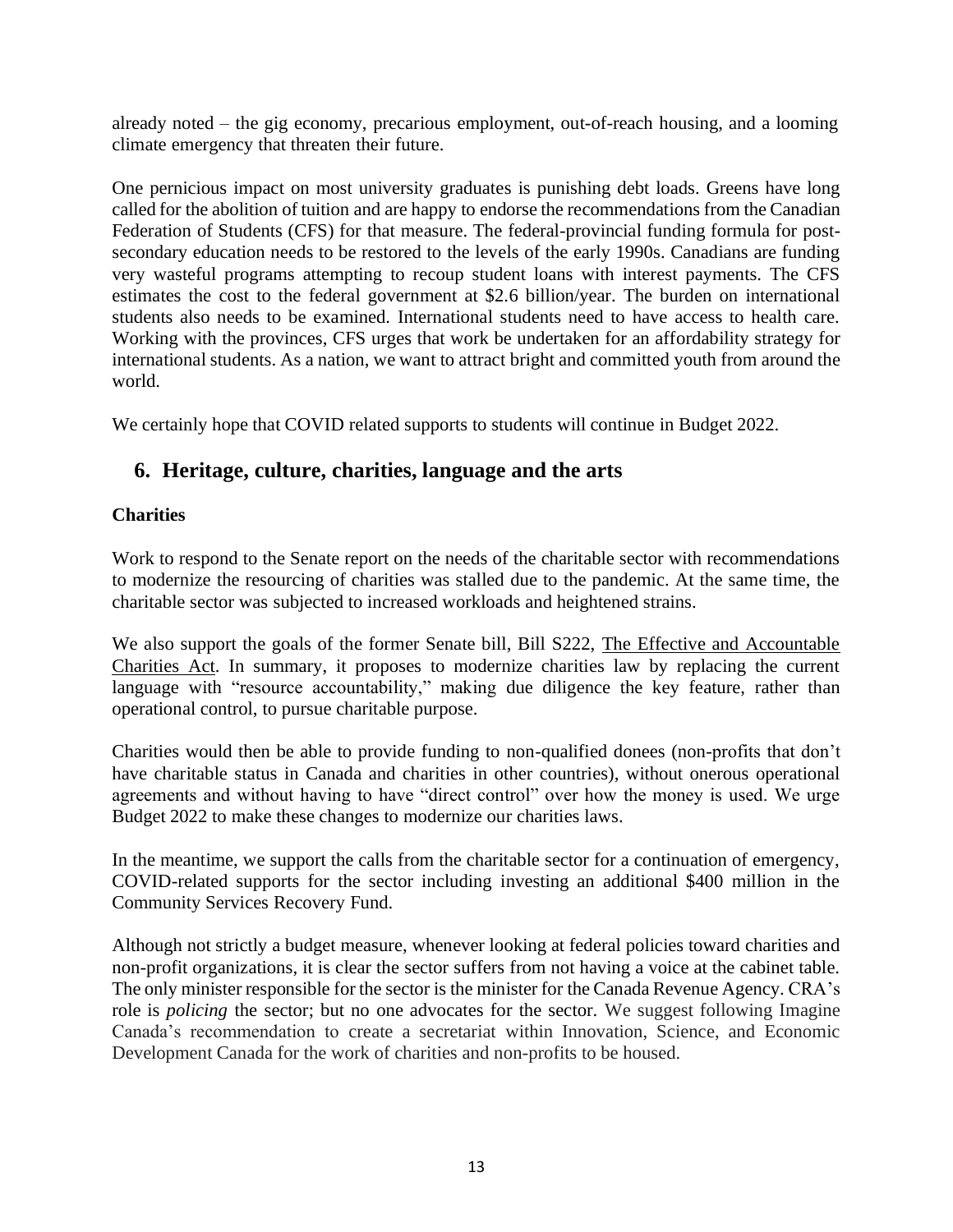### **The arts, culture and broadcasting**

The arts community has been hard hit by the pandemic. We appreciate the supports provided but we await the promised supports to individual artists and the existing supports to a large number of local and national arts and culture organizations.

Greens support the request from the Festivals and Major Events Canada. The support of \$7 million a year for the Canadian Arts Presentation Fund and the Building Communities through Arts and Heritage program in last year's budget was most welcome. We support the request that that funding become permanent. As well, an additional \$15 million to each of these programs in Budget 2022 continuing as stable funding will make a huge difference in stimulating economic recovery and cultural reinvigoration right across Canada in communities big and small.

We strongly support the Canada Performing Arts Work Resilience Fund and look forward to its full implementation later this spring.

We must ensure that the sustainability of the Celebration and Commemoration Program of Canadian Heritage funding program is maintained. This allocation is crucial to celebrating the various identities of Canada.

The perennial issue of funding for our national public broadcaster requires the kind of investment to allow productions from both the creative and journalistic aspects of the CBC and Radio-Canada. Please ensure Budget 2022 enhances funding for public broadcasting.

### **Protecting minority languages**

Greens strongly support the efforts underway to protect and preserve Indigenous languages and to revitalize the Officials Languages Act.

French-language school boards in a minority context are struggling to obtain adequate funding to meet the specific needs of French-language communities in a minority context. We propose that the government of Canada increase its investments in the Official Languages in Education Program (OLEP) by injecting an additional \$455 million over four years for French first language education. This would bring funding for FL1 to just over \$1 billion under the OLEP.

This increase would support the development of francophone and Acadian communities by enabling their children to receive an education in French equivalent to that offered to children of the linguistic majority.

In order to truly meet the needs of French-language schools, the protocol must also require full accountability from the Ministries of Education. Without this accountability, it is impossible for Francophone and Acadian minority communities to determine the purposes for which the funds are used.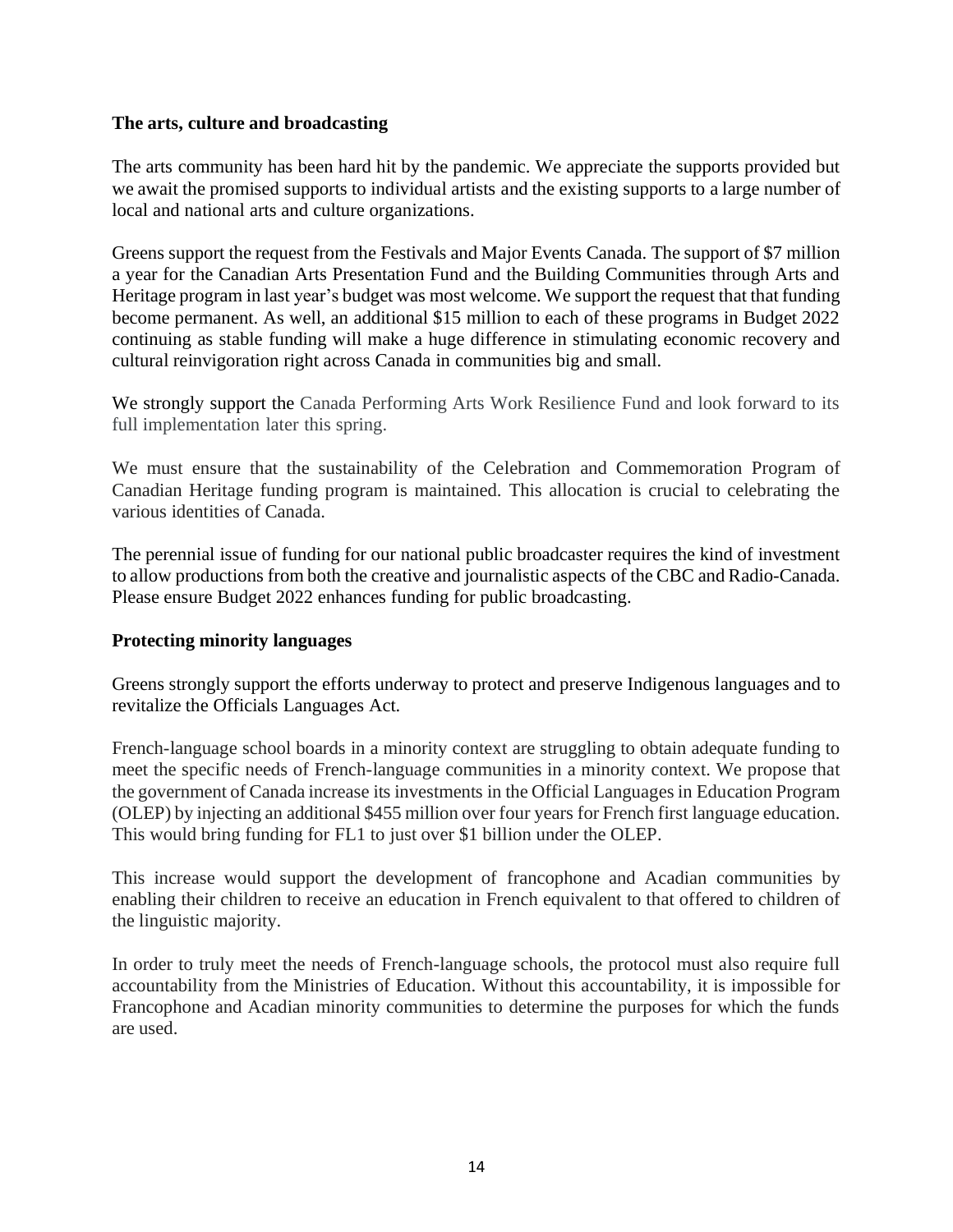# **7. Anti-racism and inclusion investments**

## **Environmental racism**

The inclusion of the passage of the Environmental Racism bill in the mandate letter of the Hon. Steven Guilbeault is very encouraging. As it happens, working in partnership with the minister's office, the Green PMB, C-226 will proceed to complete this mandate.

As C-226 makes its way through parliament to create a federal strategy to confront environmental racism, Budget 2022 should set aside funds to advance the agenda of cleaning up toxic sites adjacent to and on the lands of Indigenous peoples and racialized communities. The U.S. Environmental Protection Agency has dedicated funds to confront environmental racism for decades. The funds recently allocated by your government to the crisis in Grassy Narrows due to decades of mercury contamination is one such effort. So too was the 2003 commitment of \$400 million to cleaning up the Sydney Tar Ponds on Cape Breton Island. The toxic contamination there primarily impacted the area's only Black community as well as the displaced Mi'kmaq community of Membertou, moved to accommodate the steel mill in the beginning of the 20<sup>th</sup> Century.

Looming clean-up bills will fall due soon for the dump site in Kanehsatà:ke. Clean-up costs at the site are estimated at \$50 million, but illegal dumping has continued on residential properties as well. Examining the supports for Indigenous and racialized communities dealing with environmental racism in the US will help inform our approach in Canada. Funding for cleaning up contaminated sites needs replenishing in any event.

## **Advance equity in society; addressing anti-racism**

We call on the government to follow through on its commitment to the UN International Decade for People of African Descent. We support the call by Network for the Advancement of Black Communities and Foundation for Black Communities' for the government to invest \$300 million annually in the Black community sector for recovery and sustainability of Black-led and Blackserving organizations.

The government must increase investments in the business program for Black entrepreneurs and ensure the program is accessible, with a transition from loans to grants considering that many entrepreneurs are not in a position to take on more debt. It is critical that we address the unique needs of Black business owners and entrepreneurs across the country, as a robust collaboration between government, financial institutions, and Black-led business organizations and the businesses themselves.

We call on the government to support community run programs that address anti-Black, anti-Asian and other forms of racism and that support the economic and social well-being of racialized communities. We also support the call from many Black and immigrant focused organizations that the government continue to provide supports for racialized women, immigrant women, and underrepresented groups to enter the workforce through job training, mentorship and better access to resources and capital.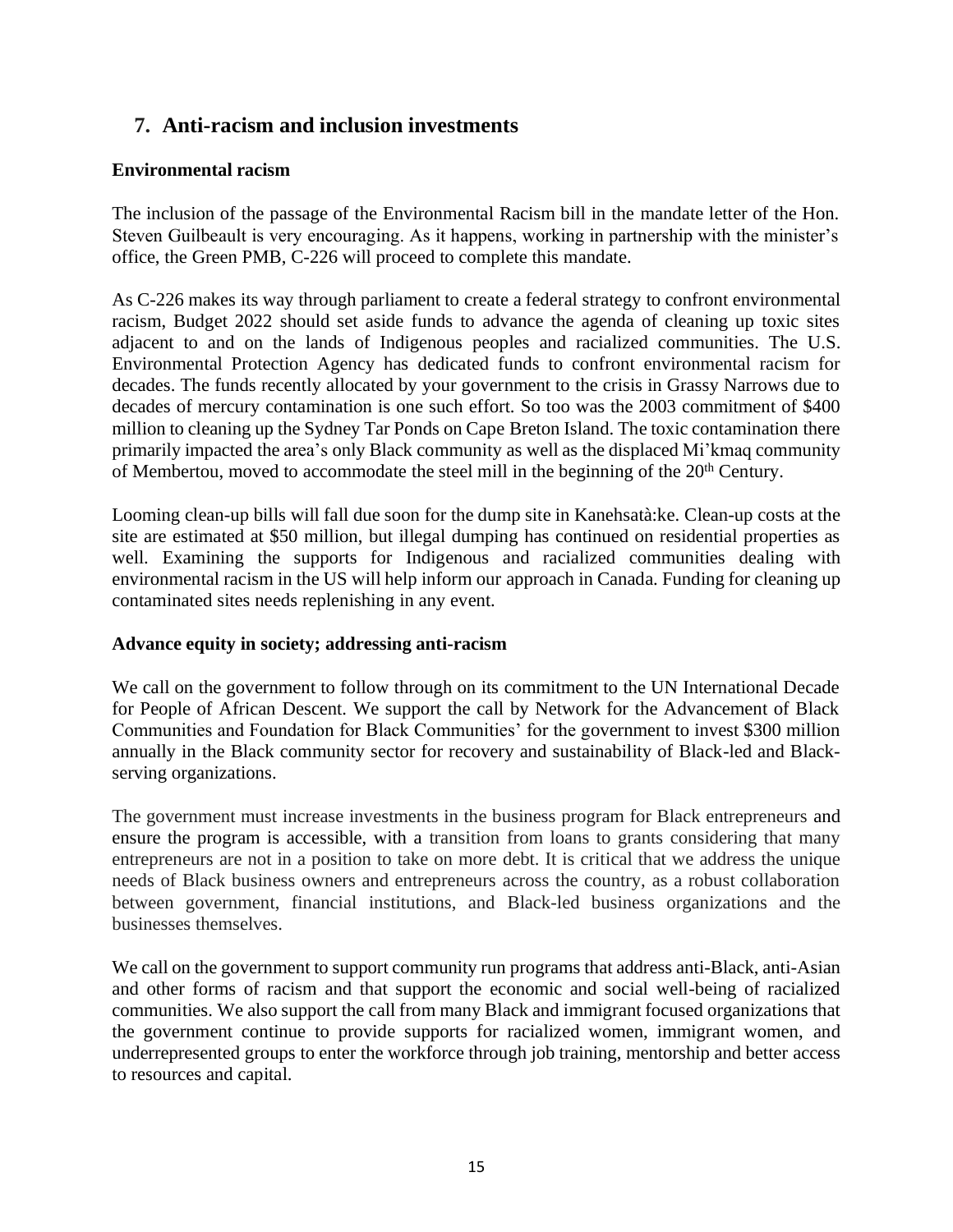Increase investments in the business program for Black entrepreneurs – transition from loans to grants considering that many entrepreneurs are not in a position to take on more debt. It is critical that we address the unique needs of Black business owners and entrepreneurs across the country, as a robust collaboration between government, financial institutions, and Black-led business organizations and the businesses themselves.

## **2SLGBTQI**

Greens fully support the pre-budget submission from the Enchante Network:

- Continue the Government's Commitment to 2SLGBTQI+ Capacity Building
- Invest in Laying the Groundwork for a National 2SLGBTQI+ Endowment Fund
- Establish Permanent Funding for the LGBTQ2 Secretariat
- Invest in 2SLGBTQI+ Organisations in Order to Combat Gender-Based Violence

## **8. Environmental science initiatives**

### **Canada Water Agency**

Greens fully support the creation of the Canada Water Agency. The Liberal campaign commitment of a \$1 billion investment in the Canada Water Agency is excellent. Many will be bitterly disappointed if this funding is not in Budget 2022.

At the same time, the water and infrastructure problems caused by increased water threats and the climate crisis increase the need for a strong science base dealing with freshwater.

Greens fully support the detailed and thoughtful brief from the Forum for Leadership on Water (FLOW). The Canada Water Agency must be independent from the departments of Environment and Climate Change, Agriculture and Agrifood Canada and Natural Resources Canada.

We support the creation of the Office of the Chief Water Security Officer to deal with interjurisdictional disputes. We need to support Indigenous governance of water resources and far more planning and adaptation to the twin of the climate crisis – the water crisis. Climate change brings increasing extreme water events from droughts to floods. This water agenda and funding are a vital part of the promised adaptation strategy.

### **Restore scientific capacity throughout the government of Canada**

Major cuts during the Harper era have not been reversed in a number of departments. While the Department of Fisheries and Oceans has made efforts to restore capacity, the Canadian Wildlife Service, Parks Canada and climate science are still under-staffed.

Greens propose that the deficiencies in scientific capacity be dealt with across all departments through a focused fund for core science replenishment in key agencies – Environment and Climate Change, PHAC, Health, DFO and potentially others – of \$200 million a year, with a replenished climate science grant-making agency of \$200 million over 10 years.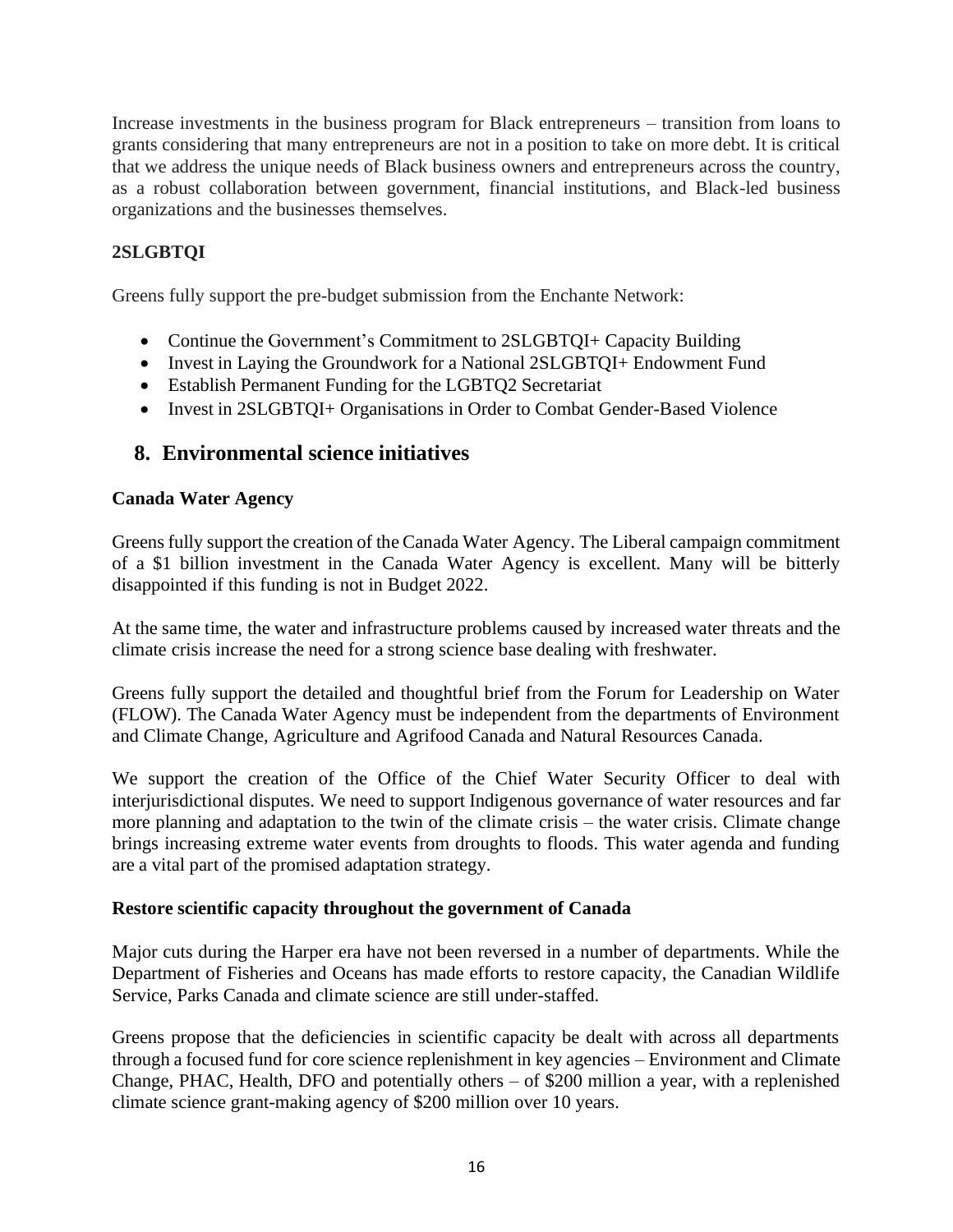## **9. Climate Action**

### **Improved access to funds to respond to climate disasters**

The climate disasters of 2021 have made it clear. The climate emergency is a threat to life, property, communities and our economy. We experienced unprecedented levels of prairie drought; floods across the country, but most catastrophically in B.C. as you referenced in the 2021 FES; the heat dome – a killer heat wave stretching across the north-western US and B.C., killing nearly 600 people in four day; and a summer of wildfires across B.C. but also in Alberta and Ontario.

The Disaster Mitigation and Adaptation Fund has proven effective but must be topped up and improved to fully protect Canadians from climate extremes. It requires a dedicated mechanism for municipalities and First Nations to access emergency funds when responding to extreme weather events such as fires and floods and elimination of the \$20 million minimum project eligibility threshold so communities of all sizes can access funding.

The funding models must be revised to face the realities that a small community like Lytton, B.C., which essentially burned to the ground in minutes, has no financial resources to meet typical one third/one third/one third funding formulas. Emergency resources for helping those who are homeless from fires and floods, including Indigenous communities are desperately needed.

Across Canada, we need funding to help home owners and business owners adapt to the impacts of climate change. Adaptation to climate change includes the need for assistance to regions affected by sea level rise and storm surges, from Charlottetown to the lower mainland of B.C.

We can do much more to reduce fire risks. We need funds to buy more water bombers. We need a federal program, grounded in federal responsibilities in the Constitutional powers under Peace, Order and Good Government, to get workers back in the woods to create fire breaks near vulnerable communities. The ambitious plans to plant two billion trees serve multiple ends, including reducing fire risk.

### **Seizing the opportunity of a low-carbon future**

We are presented with the largest opportunity, perhaps ever, to improve Canada's productivity and competitiveness.

Unlike the 2020 Fall Economic Statement, its 2021successor did not set out a bold vision that encompassed many goals. Understandably, it focused on Canada's next steps in COVID response and economic recovery. References to climate crisis were limited to the immediate reaction to what had just occurred – billions of dollars in damage from the late November flooding and landslides in B.C.

Of all the threats facing your government, and indeed humanity as a whole, the climate crisis is the most urgent and, despite encouraging rhetoric, Canada's actions and promises do not align with IPCC scientific advice. We urge you as Minister of Finance and Deputy Prime Minister to demand a briefing by expert climate scientists. Expert climate scientists will confirm: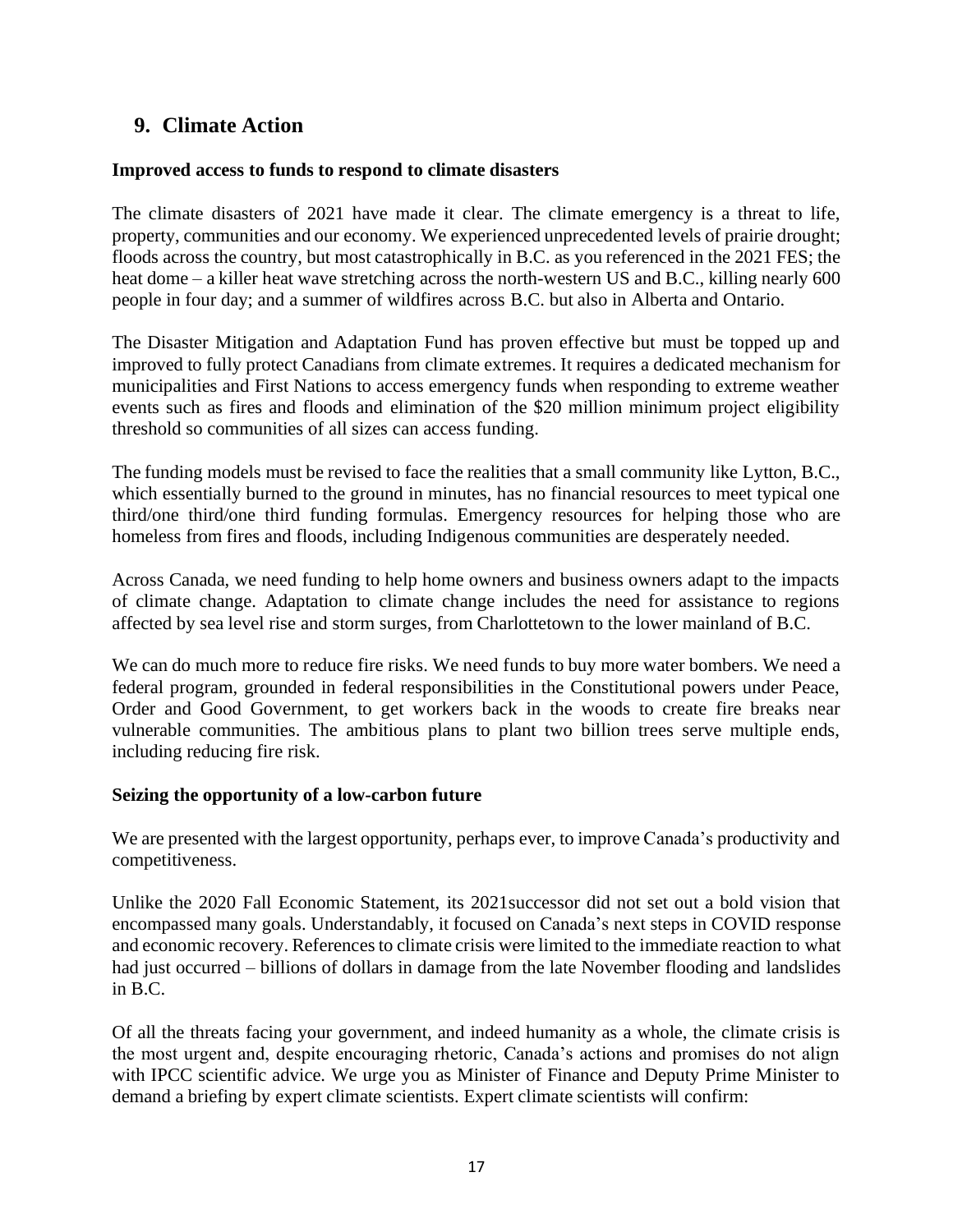### **The stated objective is the wrong goal**

Net-zero by 2050 will not guarantee a livable climate. Net zero by 2050 will not meet our Paris commitment to ensure global average temperature is well below 2 degrees C and preferably not above 1.5 degrees. As a goal, in the absence of an aggressive effort well before 2030, net zero by 2050 is dangerous. Our goal should be absolute zero now and ambition to achieve net negative emissions by 2050.

The hard truth is that net zero by 2050 could be achieved and still fail to ensure that human civilization survives through this century. We could be locked into 3 to 5 degrees global average temperature increase while still reaching net zero by 2050.

The critical finding of the IPCC Special Report on 15 Degrees (October 2018) is this: "In model pathways with no or limited overshoot of 1.5 degrees C, global net anthropogenic CO<sub>2</sub> emissions *decline by about 45 per cent from 2010 levels by 2030*... reaching net zero around 2050 ..." (emphasis added)

Failure to achieve deep cuts well before 2030 will make any 2050 goal irrelevant – too little too late. Too little too late is Canada's new climate target. On Earth Day 2021, the Prime Minister announced that Canada's new Nationally Determined Contribution (NDC) is 40-45 per cent below 2005 GHG emission levels by 2030. This is inconsistent with the IPCC advice. Canada is the only country with an NDC expressed as a range.

As the Glasgow Pact, supported by Canada, confirmed: COP26 "Expresses alarm and utmost concern that human activities have caused around 1.1 degrees C of warming to date, that impacts are already being felt in every region… *Stresses the urgency of enhancing ambition and action in relation to mitigation, adaptation and finance in this critical decade* to address the gaps in the implementation of the goals of the Paris Agreement." (Emphasis added)

The updated synthesis report from the secretariat of the United Nations Framework Convention on Climate Change (UNFCCC), delivered in the last week of COP26, confirmed that new NDC promises, if met, would lead to 13.7 per cent higher global emissions in 2030 than in 2010. Before COP26 opened, the projections showed a 16 per cent increase. The community of nations, collectively, shaved a small amount from the deeply dangerous overshoot.

To meet the urgency of the moment, Canada must update our NDC again this year, preferably in June 2022 on the anniversary of some key milestones – the  $50<sup>th</sup>$  anniversary of the first United Nations Summit on the Environment (Stockholm 1972) and the 30<sup>th</sup> anniversary of the Rio Earth Summit at which the UNFCC was signed (June 1992).

By updating to a 60 per cent cut below 2005 levels by 2030, with a significant commitment to leave fossil fuels in the ground, we have the potential to create momentum globally in advance of COP27 in Egypt.

As we recommended in our 2021 submission, the following steps are essential: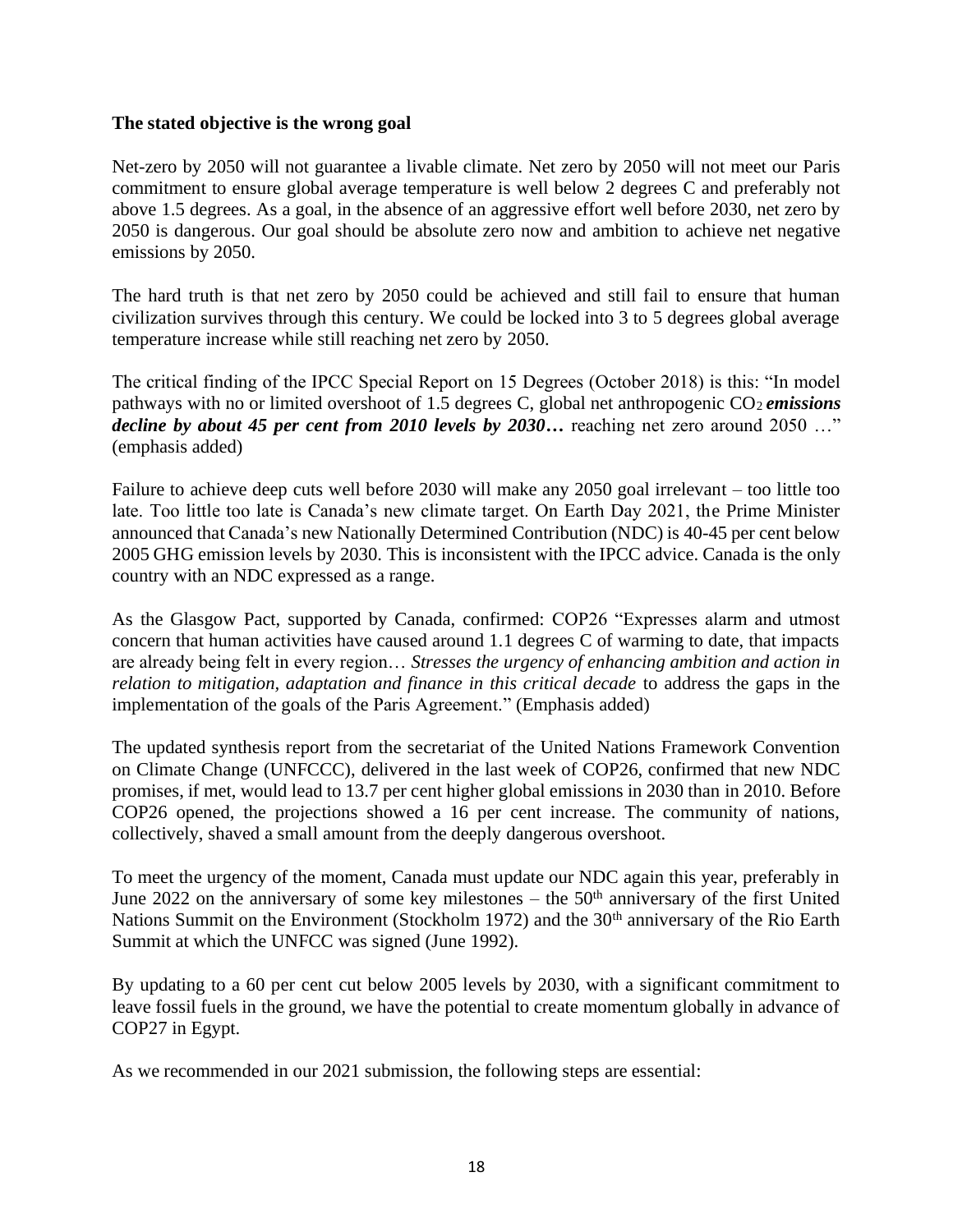- Just transition for fossil fuel workers
- End subsidies for fossil fuels, immediately.
- Reject any expansion in fossil fuel operations or infrastructure
- Rebuild a network of affordable ground transportation between communities across Canada
- Providing predictable, ongoing funding for a renovation wave of deep retrofits to all buildings in Canada
- Game changing investments to zero carbon aviation
- Supporting solar roofs and other renewables in residences and across institutional buildings
- Encourage renewable energy installation in distributed systems across Canada
- Engage Indigenous communities in renewable energy and pumped storage
- Carbon sequestration through soils and prairie long grass management
- Build a national electricity corridor for 100 per cent renewable power

### **Just transition legislation and funding**

A Just Transition Act was a campaign pledge from the prime minister in the 2019 campaign. While it remains in mandate letters, no progress has been visible. It must adhere to the principles of the Coal Sector Workers Just Transition study commissioned in the previous parliament. Its core principles include: full inclusion of impacted individual workers and communities in decisions about their future; pension bridge funding for workers near retirement; up-skilling for workers who require some additional training to move to clean industries; a jobs bank to ensure all workers have a job at a pay level that allows them to maintain their quality of life through the transition.

Bearing in mind that tens of thousands of workers have been laid off in the interest of automation in the fossil fuel industry with none of these supports, it is no wonder employees in the sector are fearful. Government leadership to protect the interests of the communities and workers dependent on fossil fuels is a key commitment. The accelerated Canadian exit from fossil fuel dependency must have public support from the sectors and regions most impacted.

### **End fossil fuel subsidies**

The German environmental think tank Perspectives Climate Research has issued a detailed analysis of Canada's financial support which found that Export Development Corporation (EDC) has been the primary route for funds to fossil fuels: "Export Development Corporation officially reported share of 'carbon-intensive' activities provide the best available proxy of support for fossil fuel value chains, including upstream oil and gas, but also mid- and downstream phases of the fossil fuel value chain like thermal power generation, metals smelting or airlines. In total, the exposure of EDC's portfolio to carbon-intensive activities stood at 26 per cent – equalling a total exposure of about US\$16 billion by the end of 2020."

In contrast, EDC reports its activities in clean tech at only at about US\$2.33 billion per year (average over the past three years). Those funds likely include investments Greens would not label as "clean tech."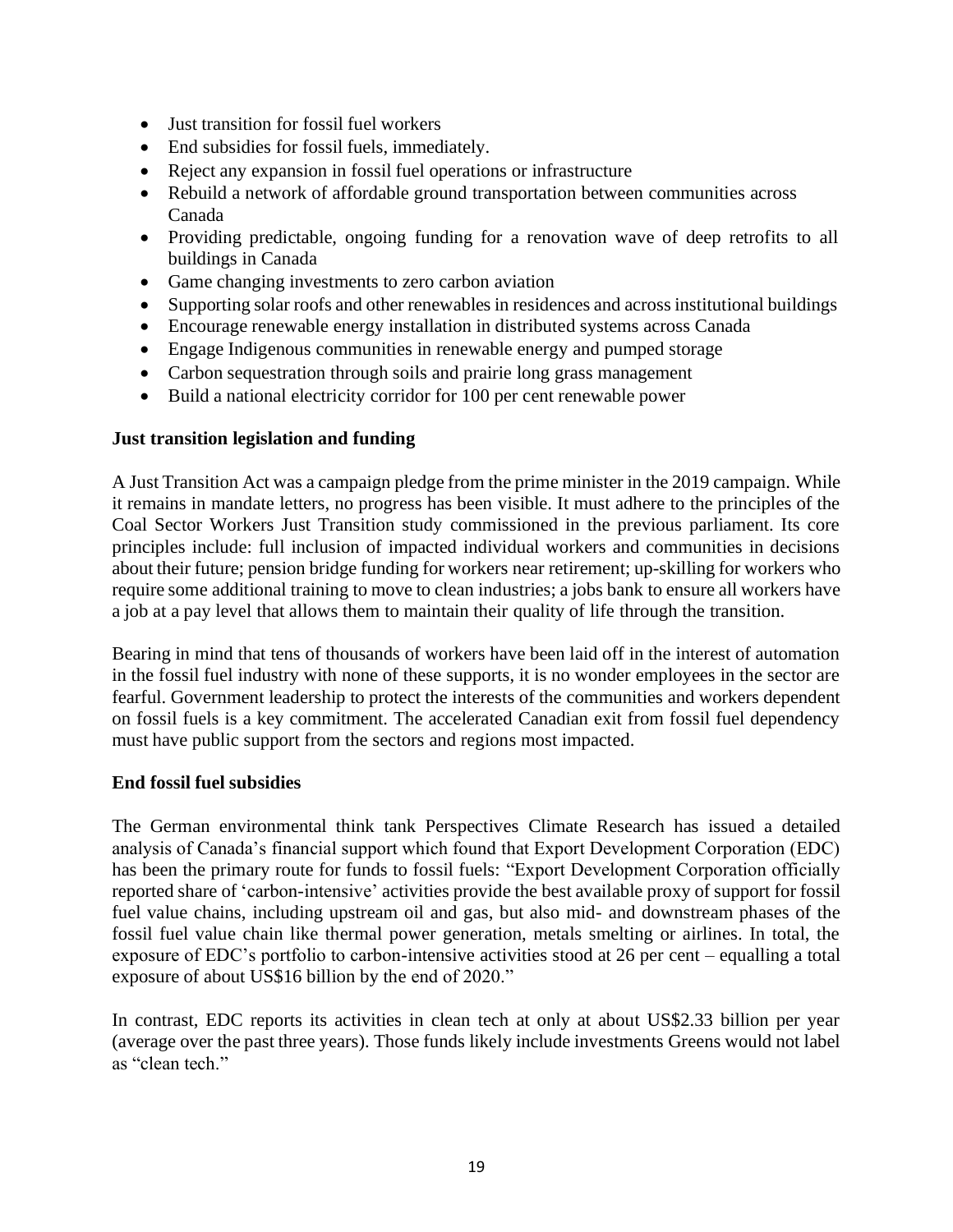The recent news that after the Trans Mountain (TMX) pipeline costs ballooned from the Kinder Morgan original estimate of \$4.5 billion (2013) to \$6.8 billion (2015); \$7.4 billion (2017); and \$9.3 billion (2018), the new estimate from the Crown Corporation now building the expansion is over \$20.4 billion. We applaud your decision to stop putting any public funds into the pipeline expansion. However, the cynical strategy that has been hinted at for years, of turning the risky, climate-killing pipeline into one owned by an Indigenous organization or business must not be pursued. The United Nations Declaration on the Rights of Indigenous People (UNDRIP) requires informed consent in projects that impact Indigenous peoples or nations. That cannot be claimed with consent from the many First Nations, that in spite of pressure and offered cash for consent, have continued to reject the project.

However, an open exploration of how the assets of the Trans Mountain Corporation as a Crown corporation could be best mobilized in community resilience, empowerment and economic development could be very worthwhile in both reconciliation and climate action.

To be clear, no public funds should be used to increase or sustain production of fossil fuels. Even though the industry is legally responsible for cleaning up abandoned oil wells, we supported the allocation of federal funds to assist workers in the sector through the clean-up of abandoned wells. It could have been viewed as an industry subsidy but it did not increase or sustain fossil fuel production.

The 2022 budget must end fossil fuel subsidies:

- Cancel supports for LNG
- Cancel subsidies for fracking
- End the last ACCA for the oil sands.
- Wind down the TMX project and avoid wasting another \$10 billion or so on building a pipeline to drive up GHG.

We note that hundreds of millions of dollars have been wasted in the methane cutting emission fund, Onshore Emissions Reduction Plan. Natural Resources Canada could not report even one verifiable ton of carbon reduced to the Commissioner for Environment and Sustainable Development, Jerry DeMarco.

It is likely very beneficial to future programs that this one has been exposed. Redesigned fossil fuel subsidies labeled climate action are fraud. The analysts in Finance Canada would benefit from seeking independent assessment from climate policy experts to determine whether climate programs are viable.

In the interest of space and avoiding repetition, we wish to include by reference everything in our January 20, 2022 submission to the Hon. Steven Guilbeault on which your office was copied.

### **Follow the first rule of holes: stop digging!**

Commit that the federal government will not permit or allow a single additional project, whether terrestrial or offshore, to expand fossil fuel production.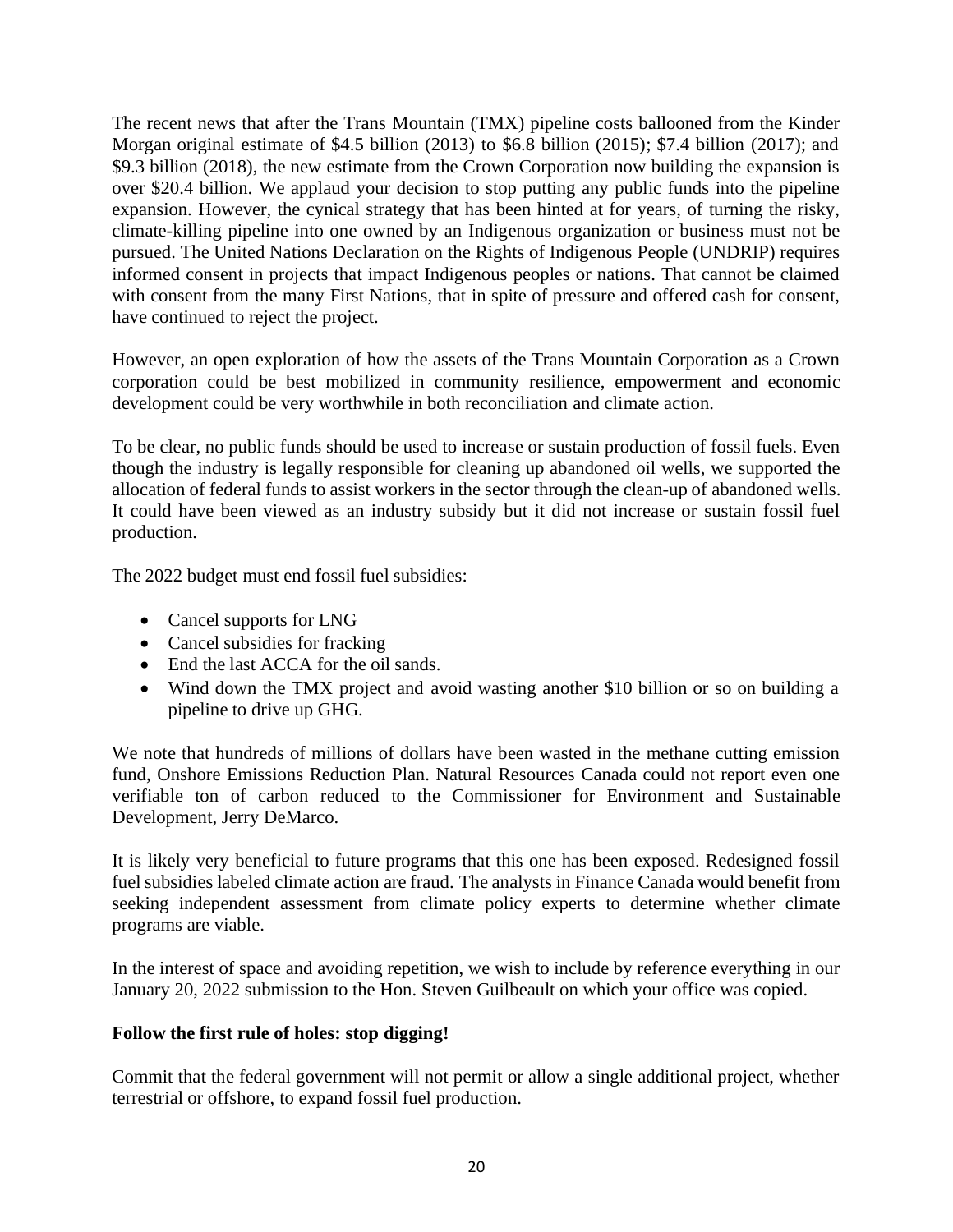#### **Invest in affordable, modern low carbon inter-city ground transportation**

As we referenced in last year's submission, from coast to coast to coast, Canadians lack access to adequate public transit outside of metropolitan areas. Canada's system of public transport falls somewhere below most developing countries. Bus service has disappeared from most provinces. The danger to marginalized people of hitchhiking was highlighted in the Inquiry into Missing and Murdered Indigenous Women and Girls as a key recommendation: "The need for more frequent and accessible transportation services to be made available to Indigenous women."

The lack of predictable, low-carbon and convenient transportation between cities is dangerous for the poor, while boosting GHG as people have no choice but to fly or drive.

We support the call from Unifor that Budget 2022 significantly invest in VIA Rail. The Greens' private members bill, C-236, should be converted to government legislation to provide a legislative framework for VIA, just as Amtrak in the US has legislation protecting its mandate. The PMB will require a Royal Proclamation, so it is only feasible as a government bill. It is much needed.

Greens propose a national transportation strategy with a goal of reaching zero-carbon public ground transportation everywhere in Canada by 2040. Rail will be the hub, with spokes of light rail and electric bus connections.

We must find a way to maintain the coach bus sector, such as Wilson's and Maritime's Bus, as well as those in Ontario (Greyhound, Great Canadian Coaches, 417 Bus Lines, McCoy Bus lines), in Alberta (Pacific Western, TRAXX Coach), Manitoba (Beaver Bus and Moose Mountain) and Saskatchewan (Prince Albert Northern).

Funds are urgently needed to keep the coach lines afloat so that they can be part of the larger transportation strategy. They could be part of the climate funding already announced. Some funds should come from the provinces from Safe Restart money. The New Brunswick government has not solved the threat to Maritimes Bus Lines with money allocated from Safe Restart, but have protected some remote routes.

A national strategy must include service to rural and remote communities. Every Canadian must have access to reliable, low carbon transportation options at affordable rates. The newly formed Coast to Coast Bus Coalition is requesting \$8 million a year to keep the sector afloat with a vision to create a complete network for ground transportation linking buses to trains.

VIA Rail needs investment to purchase more efficient engines, build better track (that it can own) in key pinch points where freight delays passenger travel, and offer a better tourism product for Canadian and international visitors. The only recent federal government statements mentioning passenger rail outside the Windsor-Quebec Corridor called for VIA Rail to improve access to national parks.

Greens propose that immediate attention focus on the Vancouver Island route the E and N Railway, improving access to the Pacific Rim National Park (while coincidentally massively improving public transit in the Victoria Capital region) as well as restoring service from Halifax to Sydney,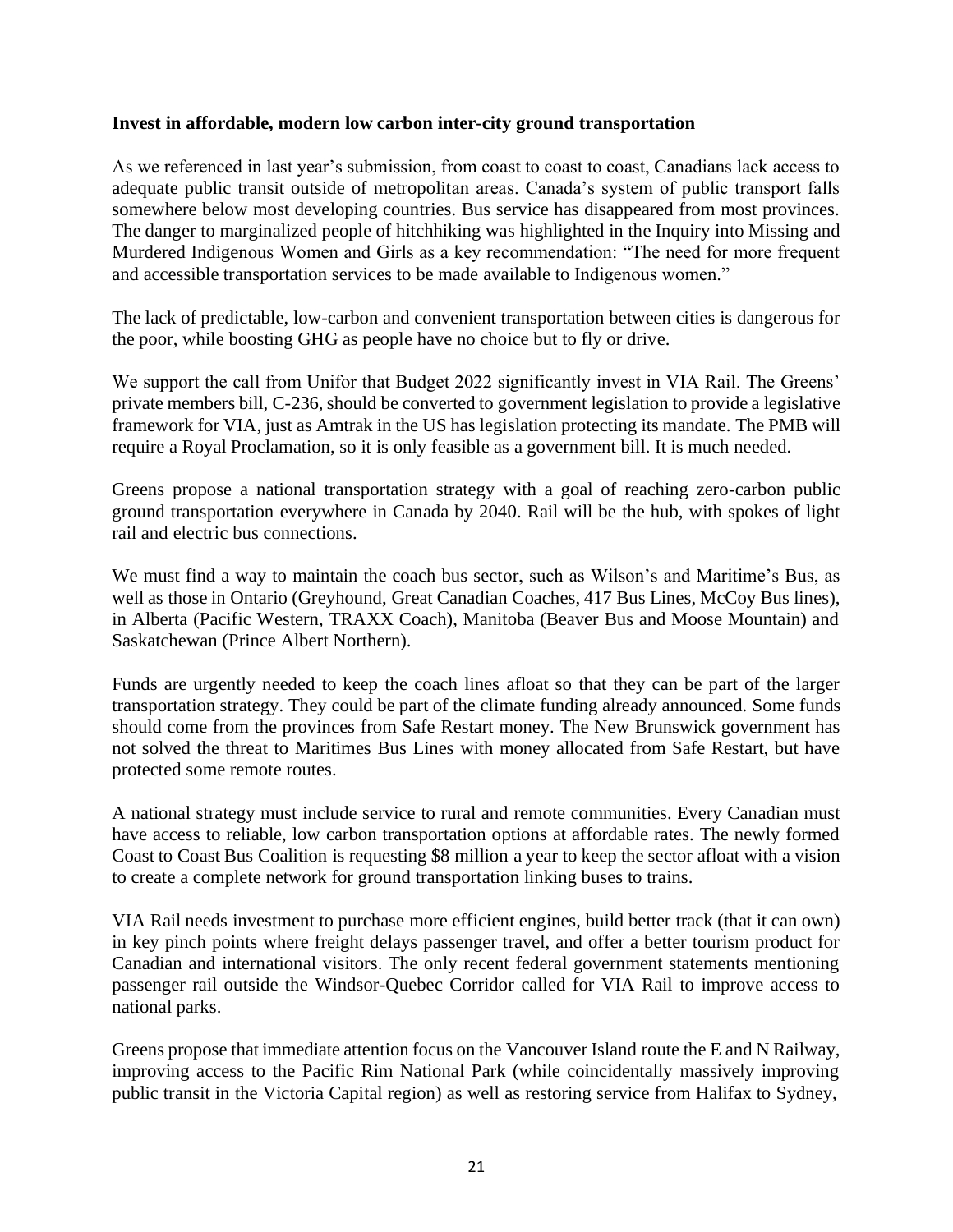N.S. to assist visitors reach the Cape Breton Highlands National Park and Fortress Louisbourg. The most historic route in Canada was given to a private operator, Rocky Mountaineer, under the Mulroney government. Ensuring that VIA Rail can share that track at an affordable price would access Banff as well as the historic location of the Last Spike and the circular tunnel at Kicking Horse Pass.

## **Hydrogen Strategy**

Canada needs a hydrogen strategy to ensure hydrogen is available from non-carbon sources. Only green hydrogen should be funded, otherwise we are creating yet another subsidy to fossil fuels. This will take some time to develop from hydro, wind and solar. Failure to plan for the need for green hydrogen could unintentionally lock in fossil fuel emissions in the production of hydrogen fuel.

### **Game changing investments to zero carbon aviation**

While much of the government focus will be on how to assist large airlines and airports coping with the financial hit of the pandemic, we also have an opportunity to tackle one of the world's largest sources of unregulated GHG emissions – air travel.

Vancouver Island's Harbour Air has pioneered the development of a fully electric airplane. While it cannot provide air travel over long distances, it could have a huge impact globally. Short haul flights of 780 km or less make up an astonishing 85 per cent of flights world-wide.

Harbour Air received some support from NRC, but has invested over \$4 million of its own money. In December 2019, Harbour Air demonstrated the first ever commercial, carbon-free flight. The company now needs \$110 million to convert its whole fleet of 40 planes and install electric recharging hubs at all its destinations. Supporting these efforts will bring Canada a commercially viable world-beating export opportunity. This first breakthrough from a relatively small float plane commercial operation holds the key to significant GHG reductions. Canada's government needs to invest and get the first carbon-free airline operational well ahead of schedule.

## **Expand and strengthen building retrofit programs – Invest \$10-15 billion annually over the next 20 years to retrofit Canada's housing stock by 2040**

While we applaud your government's existing residential retrofit programs, far more investment and effort will be required to decarbonize Canada's homes and buildings in order to reach our climate targets. We call on the government to provide predictable funding of at least \$10 billion a year through to 2040 to completely retrofit Canada's homes and buildings. Though this investment is significant, it is unmatched in the economic, social and environmental returns it will yield.

Comprehensive deep retrofit funding, including fuel-switching to clean electricity among other efficiency measures, will provide long-lasting, well-paid jobs and will more than pay for itself in economic development and tax revenue. Above all, this will improve homes and save costs for Canadians, while making unprecedented gains in reducing Canada's emissions while growing our economy. We encourage the government to provide more comprehensive retrofit subsidies for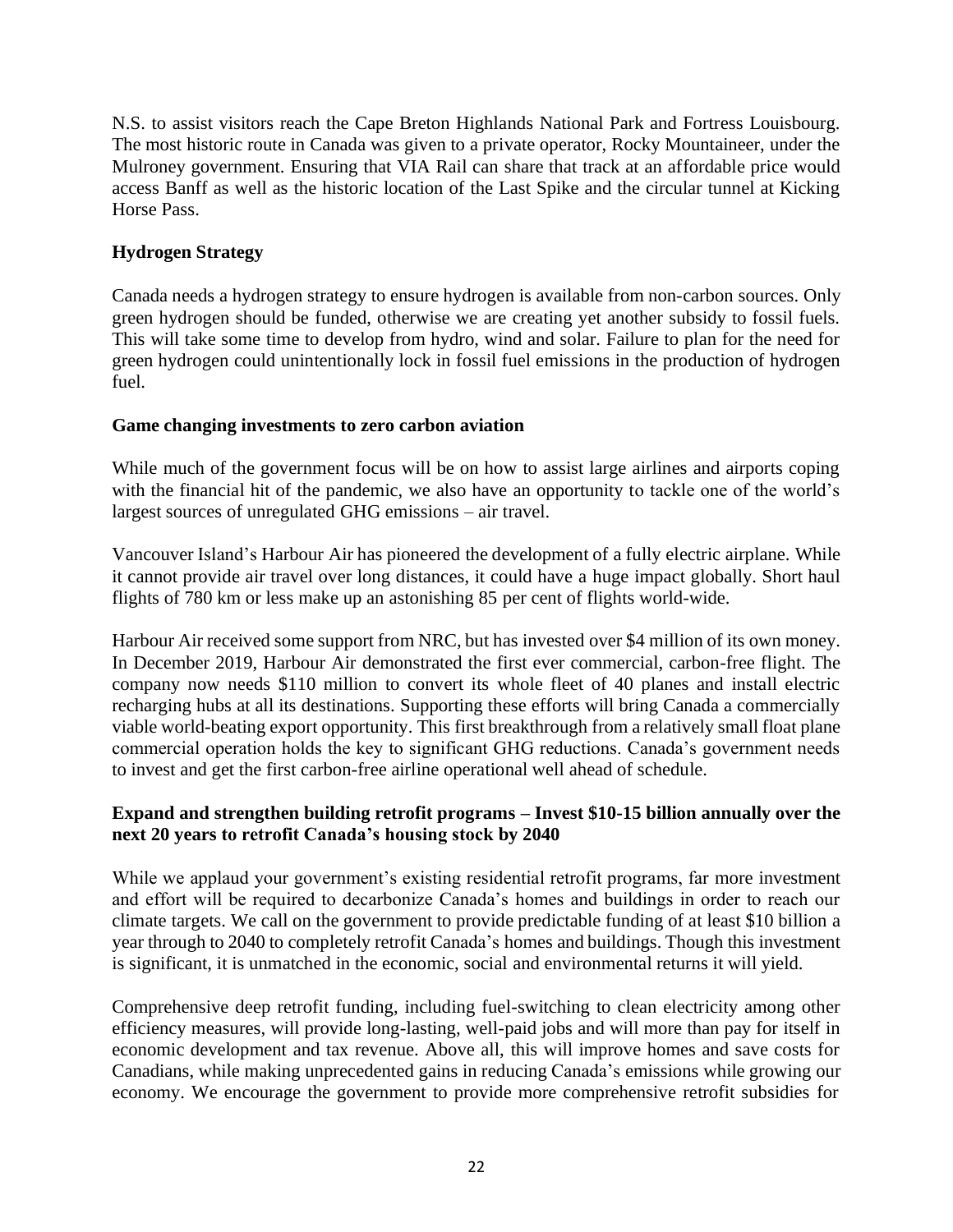lower-income households to ensure the benefits of this program are shared across Canadian society. This includes following through on the commitment to create a zero-interest loan program to help all Canadians fund retrofits.

The ability for buildings, whether residential, commercial or institutional, to generate their own electricity – to become carbon zero or even carbon negative – is a major opportunity. The obvious and relatively easy option is to encourage the installation of solar panels on any and all roofs across Canada. Depending on location, some building owners may be able to install wind, geothermal or small-scale hydro. The goal should be to engage as much home-grown, distributed renewable energy as possible, so the program should be flexible enough to encourage a range of renewable energy investments.

Renewable energy investments in Indigenous communities have already been demonstrated to be an excellent fit in economic development and should be encouraged. Indigenous communities on lands that already have empty pits or reservoir capacity should be encouraged to develop battery storage in hydro capacity. Pumped storage in as many locations as possible will convert intermittent renewable energy to baseload.

### **Build a national electricity corridor for 100 per cent renewable power**

The Canadian Infrastructure Bank has been making key investments in needed inter-ties to ensure green, renewable energy can be easily wheeled from one province to another, including to the territories. This major national infrastructure will need significant planning to deliver a fully integrated grid, east-west and north-south by 2030. Consultations with Indigenous peoples are critical. The link between eastern Manitoba and western Ontario, for example, will require advanced review and free, prior and informed consent from a number of First Nations. Siting and approval will be a long and difficult process, but it is necessary to ensure the modern functioning of a grid delivering 100 per cent renewable electricity to an increasingly electrified economy. As the internal combustion engine is replaced with EVs, we must insure our infrastructure is ready.

## **No to SMRs**

The federal investments in small and modular reactors are an unjustified waste of public funds. These reactors do not exist as a commercial reality. The beneficiary of government largesse is a consortium led by SNC-Lavalin. The money spent on these reactors even without producing a kilowatt of power, represent an opportunity cost. Known and available technologies will win on any cost-benefit analysis compared to SMRs.

Please halt the funds to SMRs, and conduct an evidence based review in which public money will only be committed based on set criteria:

- Per dollar invested, how many tonnes of GHG are avoided/reduced?
- Per dollar invested, how many jobs will be created?
- From when the first dollar is invested, when will benefits accrue?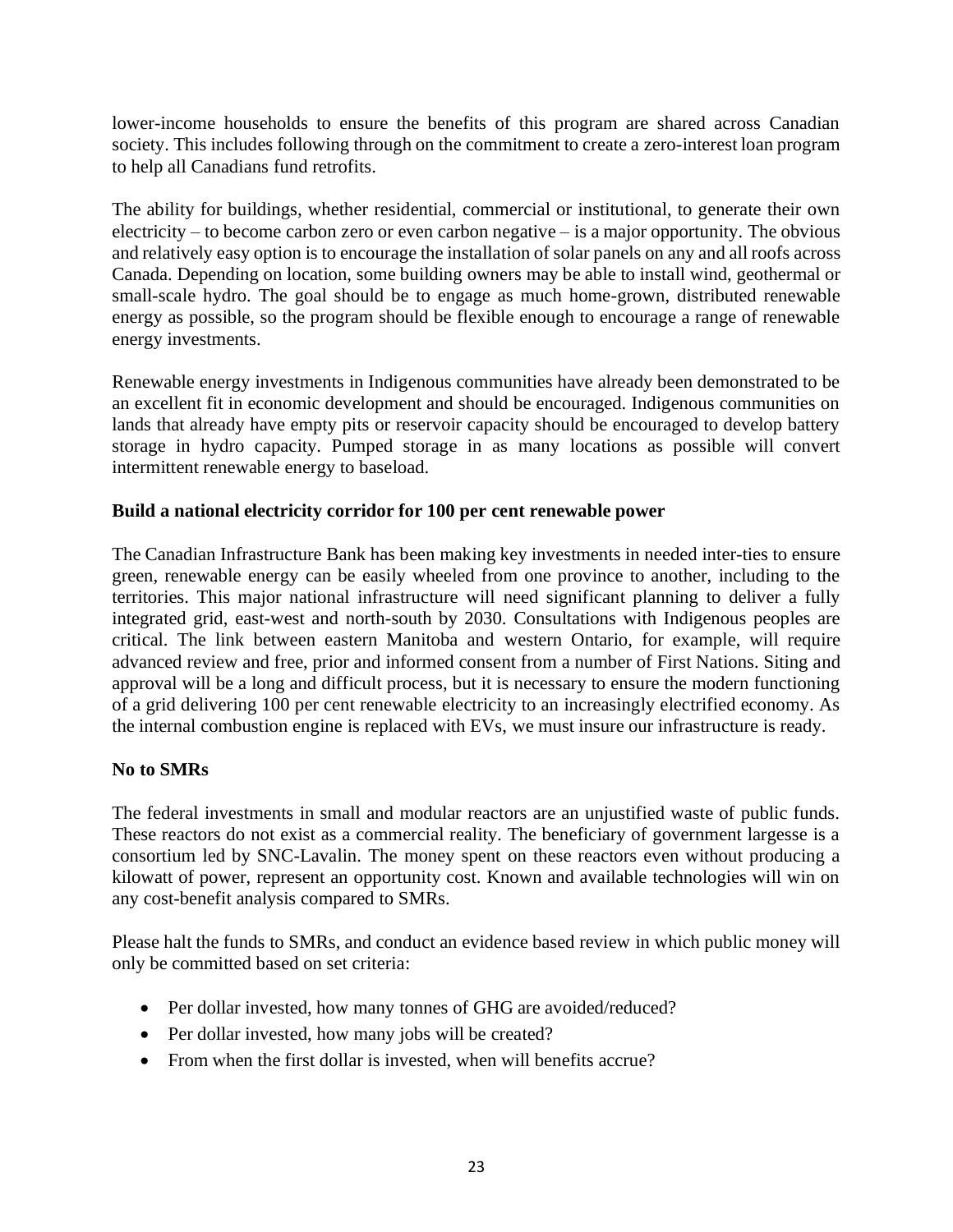On this basis, it will be quickly apparent that the SMR investment is the worst possible choice. Existing commitments in energy efficiency and renewable energy will be far effective in each category.

## **Agriculture – Transitioning to sustainable land management and food systems**

Despite the government's narrative, investments in policies, programs, R&D, and regulatory modernization to support farming based on ecological principles, localized food systems, small regional value chains, and northern agriculture continue to be a small fraction of the total public investment in this vital sector of the economy.

This has constrained the development of these areas and hinders their competitiveness as the bulk of program dollars continue to subsidize a model based on large acreages of monocultures with low biodiversity and supported by high levels of inputs, under the control of globalized processing, marketing, and distribution. Canada's spending in agro environmental programs lies well below the levels of other OECD countries and we need to catch up.

### **Assistance to farmers**

Along with a broad cross-party alliance of MPs, we support the call for a limited statutory deemed trust to assist farmers producing perishable goods in cases of insolvency. The need for this protection has arisen due to the pandemic, but the logic applies in all times to protect vulnerable farmers.

Consistent with the measures to improve carbon sequestration in soils, we also urge that programs to promote greater food security in Canada be made a priority for Agriculture and Agri-Food Canada. The current model is overly focused on environmentally destructive, industrial production for export, instead of more climate-resilient, diversified production to meet local needs.

## **Engage with the provinces in supporting carbon capture in the soil**

The potential for long grass prairie and agricultural soils to sequester carbon rivals that of forests. Engaging farmers in work to sequester carbon from which they can obtain financial rewards is a win-win-win for the government, for climate and for the farming community.

We welcome the 2021 investment in the Agricultural Climate Solutions Program as a good start. The 2022 budget should build on that investment by allocating an additional \$100 million a year in assisting farmers sequester carbon through policies and programs that support carbon capture and retention in the soil through regenerative practices and grassland management while ensuring that these incentives are equitable, inclusive, recognize good past and present management, and do not disadvantage small farmers.

Although the next agricultural policy framework agreement (2023-2028) is not part of this year's budget, it is important for this year's investments to lay the groundwork for a renewed approach to shift program dollars toward a more resilient, diverse, and environmentally sustainable agricultural land management and food production system in Canada.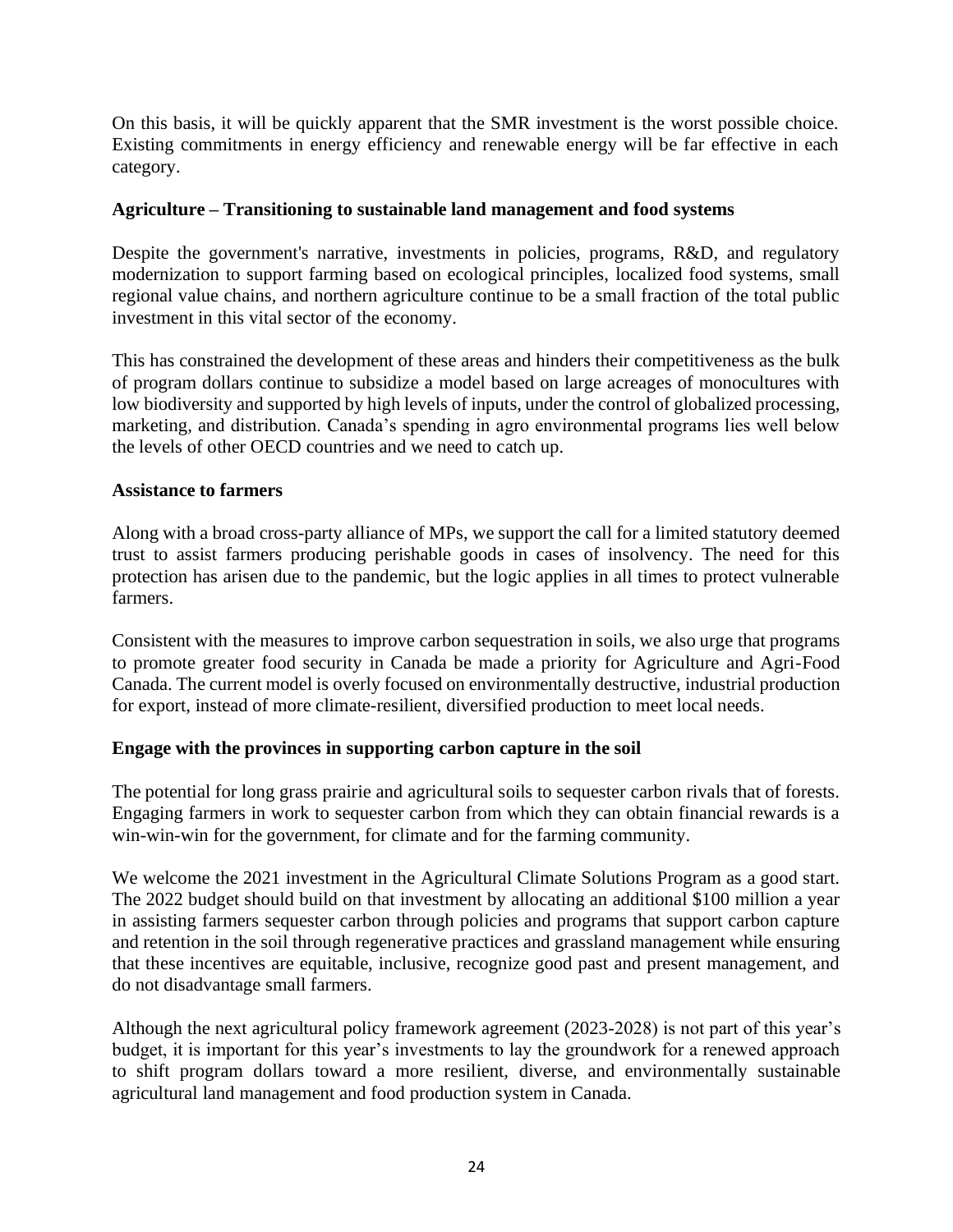## **10. Nature**

As the range of needs for meeting the nature agenda extensive, the Green Party of Canada wishes to simply endorse with enthusiasm the proposals of the Green Budget Coalition to meet biodiversity and conservation imperatives.

### **Forests and preserving old growth**

We need urban tree planting and ecologically appropriate species to enhance carbon sequestration and biodiversity. The federal government, as an aspect of Nature Based Climate Solutions, must engage in efforts to monetize the value of stored carbon in old-growth forests and soils. Those forests are worth more standing. Urgent action is needed to prevent the logging of some of our last old-growth, such as Fairy Creek on Vancouver Island. A knowledgeable estimate of the costs to cancel the existing timber rights held by companies and First Nations to all old-growth logging is \$1.7 billion. Currently in B.C., old-growth trees still represent 50 percent of the coastal timber harvest.

### **Parks Canada**

In addition to failing to restore scientific capacity in Parks Canada, basic infrastructure needs have gone unfunded.

We support the call for more urban parks. In that context, we urge action to protect and preserve Queen Juliana Park and Experimental Farms lands in Ottawa. They are slated for development at this writing.

The Gulf Islands National Park Reserve is the only national park in southern Canada that does not charge any access fee. This is because Parks Canada never built a visitors' centre. There is no publicly accessible tourist focal point for the park. The area has also long been in the process of finalizing plans for a National Marine Conservation Area. The negotiations with multiple First Nations will take another year or so to complete. The need for a visitors' centre will only increase with an NMCA.

Proposed last year and still a viable and available solution for a visitors' centre accessible by road and sea – 1850 Lands End Road. Local municipal government and conservationists have identified this 24.5 acre property with marine access. It is an ideal property to meet the multiple requirements for a visitors' centre for a terrestrial and marine national park. Boaters can dock at the existing wharf, check in and buy their permits. The property also has easy road access, located very close to the airport and ferry terminal. The existing building can be easily re-modeled to accommodate a visitors' centre. The property is listed at \$18 million, but the local officials believe it can be bought for less. We ask for a \$15 million commitment towards the purchase of the property.

## **11. International Development Assistance**

Canada is committed to the UN Sustainable Development Goals (SDGs). but within the first 25 days of the pandemic alone, the world's progress over the last 25 years towards development goals